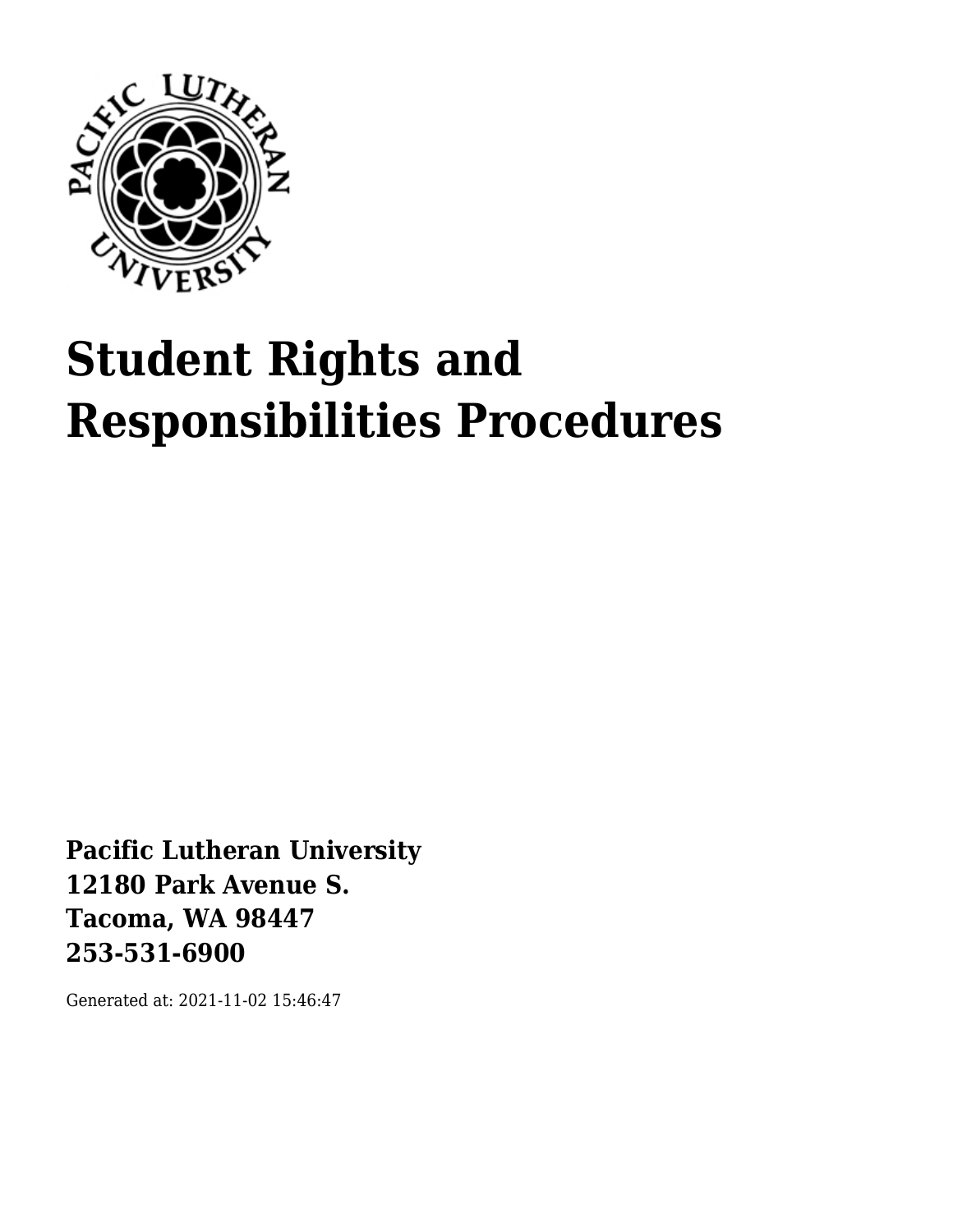### **Student Code of Conduct Procedures 2020-2021**

| $\underline{Introduction}$ |  |
|----------------------------|--|
|                            |  |
|                            |  |
|                            |  |
|                            |  |
|                            |  |
|                            |  |
|                            |  |
|                            |  |
|                            |  |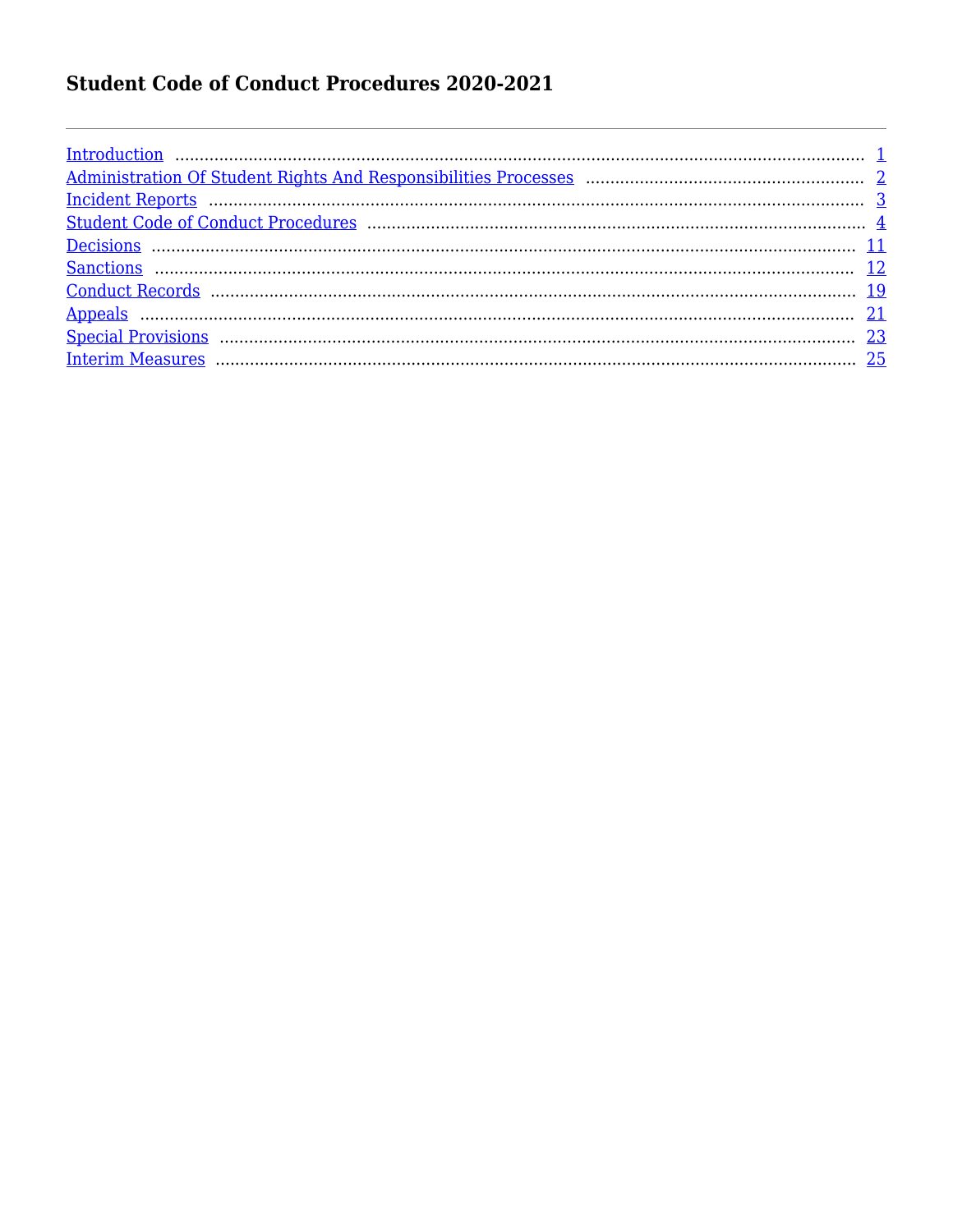### <span id="page-2-0"></span>**Introduction**

The mission of the Office of Student Rights and Responsibilities is to advance student learning and development and a campus culture of respect and responsibility. We promote a community of acceptance and accountability by supporting and empowering students and campus partners to uphold the mission of Pacific Lutheran University.

In conjunction with the University's commitment to holistic student development, the processes conducted by the Office of Student Rights and Responsibilities works to assist students in

- a. developing a personal set of values and ethics;
- b. managing emotions;
- c. making decisions and following through on commitments;
- d. becoming independent;
- e. recognizing interdependence; and
- f. accepting the consequences of personal actions and decisions.

There are times when incidents of reported misconduct may warrant a review by members of the university community. Conduct proceedings are neither an end in themselves nor the primary means of developing responsible student conduct. Student development is more likely to take place through education and example than through disciplinary measures. Nonetheless, there will be occasions when the university will assert its disciplinary authority for the safety and well-being of the university community.

The Office of Student Rights and Responsibilities (SRR) seeks to provide fair and equitable processes for reviewing and responding to incidents. In addressing disciplinary concerns, PLU's Student Conduct processes support the concept of community review and implements this through "Review Meetings." This means that situations that violate university policies, rules, regulations, and standards will be reviewed by trained members of the PLU community. SRR also partners with parents and guardians when necessary, in order to assist in student development.

SRR procedures have been developed with the goal that all students involved in any disciplinary matter are treated in an equitable and consistent manner. Inherent in SRR processes is an element of flexibility that enables the university to address core issues of behavior. Since each student is an individual, and no two incidents are alike, each incident will be handled individually. PLU reserves the right to modify procedures and sanctions in individual cases and with individual students when, in PLU's sole discretion, such modification is in the best interest of the university community. Each person may not receive the same sanction for a similar policy violation, but each sanction given will be within a general framework of consistency and fairness. SRR will be guided by a sanctioning rubric to ensure sanctions are individualized and equitable.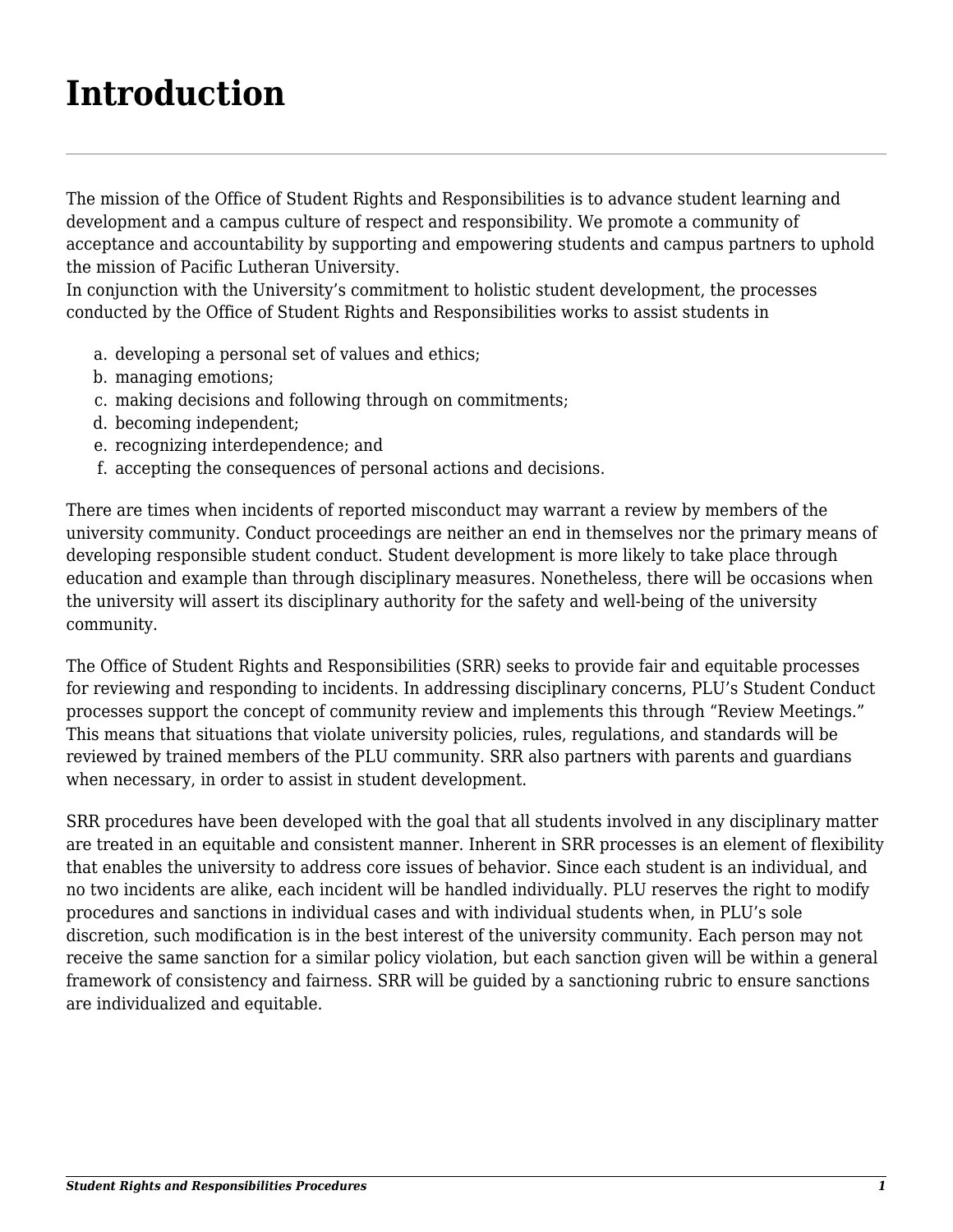### <span id="page-3-0"></span>**Administration Of Student Rights And Responsibilities Processes**

The Office of Student Rights and Responsibilities consists of: the Dean of Students, the Assistant Dean of Students/ Title IX Coordinator, and Community Directors as Review Officers.. The Dean of Students has delegated the administrative responsibility for student conduct processes to the Assistant Dean of Students, who is responsible for the effective day-to-day management and operation of the processes.. The Assistant Dean of Students coordinates training for Review Officers; provides information and consultation to students, staff, and faculty; assigns Review Officers for each review process; coordinates and schedules Review Meetings; maintains conduct records; serves as a Review Officer when necessary.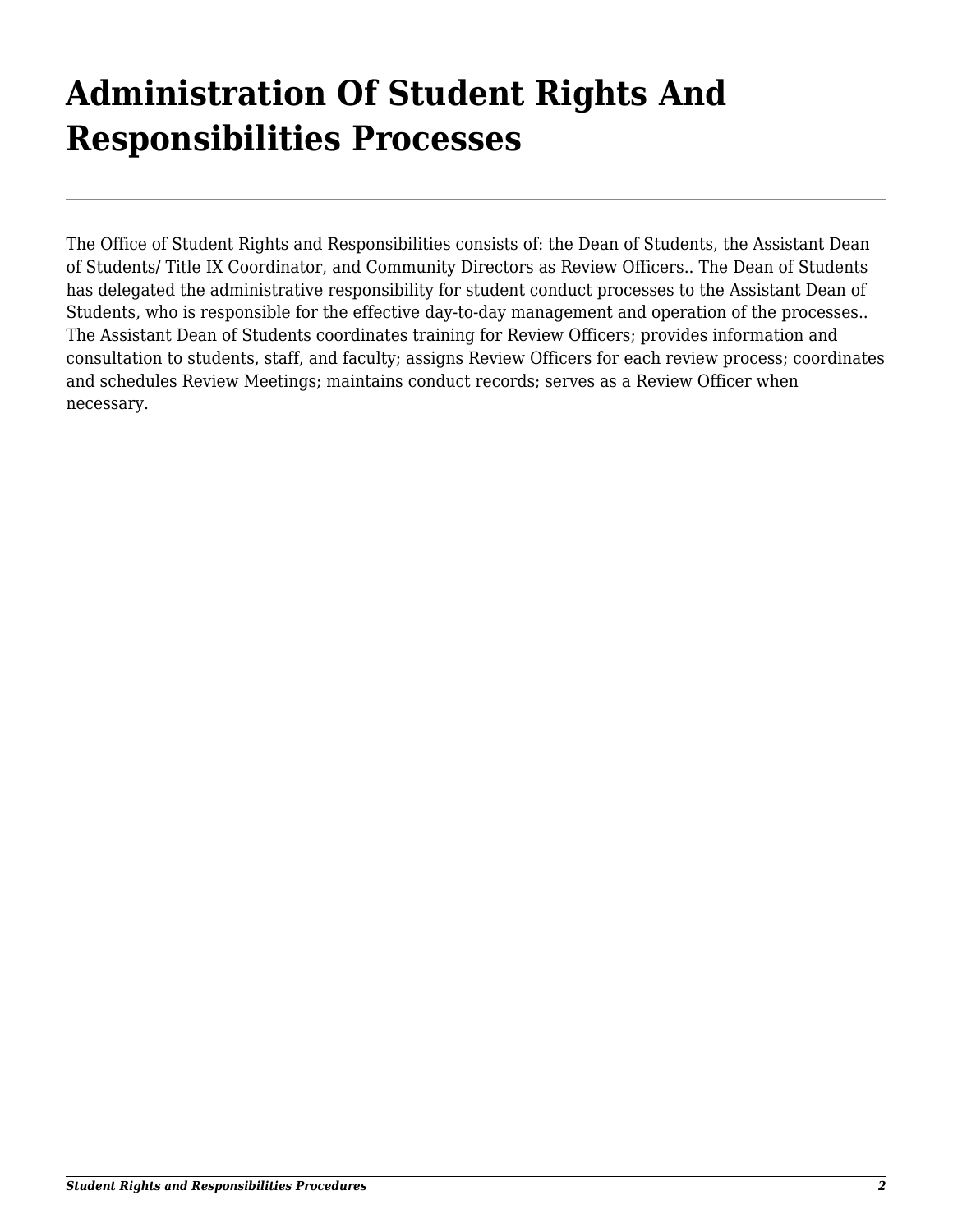### <span id="page-4-0"></span>**Incident Reports**

#### A. *How Incident Reports are Generated*

Students, as members of the community, have the right to address issues that may be incongruent with university policies, rules, and regulations. Employees of the university have the responsibility to support the policies, rules and regulations of PLU. Therefore, when a student's conduct appears to be in violation of university policies, rules or regulations, any student, staff, faculty member, or community member may submit an Incident Report.Rules and regulations developed by the university to maintain a safe and orderly environment may be found in the following locations (without limitation): [Code of Conduct](https://www.plu.edu/student-code-of-conduct/), [Course Catalog](https://www.plu.edu/catalog/), [PLU Master Housing and Meal Agreement](https://www.plu.edu/residential-life/documents/), [PLU Student Athlete Handbook](https://golutes.com/documents/2018/5/21/17_18_Student_Athlete_Handbook.pdf), ROTC Student Handbook, [Clubs and Organizations Handbook](https://www.plu.edu/student-club-organization-handbook/), ASPLU Handbook, RHA Handbook, and the **PLU Parking Regulations**. Each resource can be found on the PLU website. Incident Report forms are available to be submitted online at [https://www.plu.edu/srr/.](https://www.plu.edu/srr/) Please contact the Office of Student Rights and Responsibilities, located in the Lee House, if you have questions about completing an Incident Report or about student conduct processes in general.

- B. *Process for Submission of Incident Reports*
	- 1. A written description of the observed misconduct should be submitted electronically via the online Incident Report Form to the Office of Student Rights and Responsibilities within 72-hours of the incident, if possible. Incident Reports submitted after this timeframe will be assessed by the Office of Student Rights and Responsibilities, who will determine in its sole discretion whether the Incident Report can and should be reviewed and proceedings begun.
	- 2. The Office of Student Rights and Responsibilities reviews the Incident Report, investigates ambiguities when they exist, and determines the type of process most appropriate to the situation. This determination is usually based upon, but not limited to, the nature of the incident, the student's conduct history, and any current sanctions pending with the student.
	- 3. The Office of Student Rights and Responsibilities will schedule the Incident Report for review by the appropriate Review Officer(s).
	- 4. The Office of Student Rights and Responsibilities informs the student involved that their name appears on an Incident Report. This is accomplished by sending a Review Meeting notification with applicable alleged charges, in addition to a copy of the Incident Report, through PLU email. Students are responsible for checking their PLU emails on a regular basis as it is a formal means of communication from the University.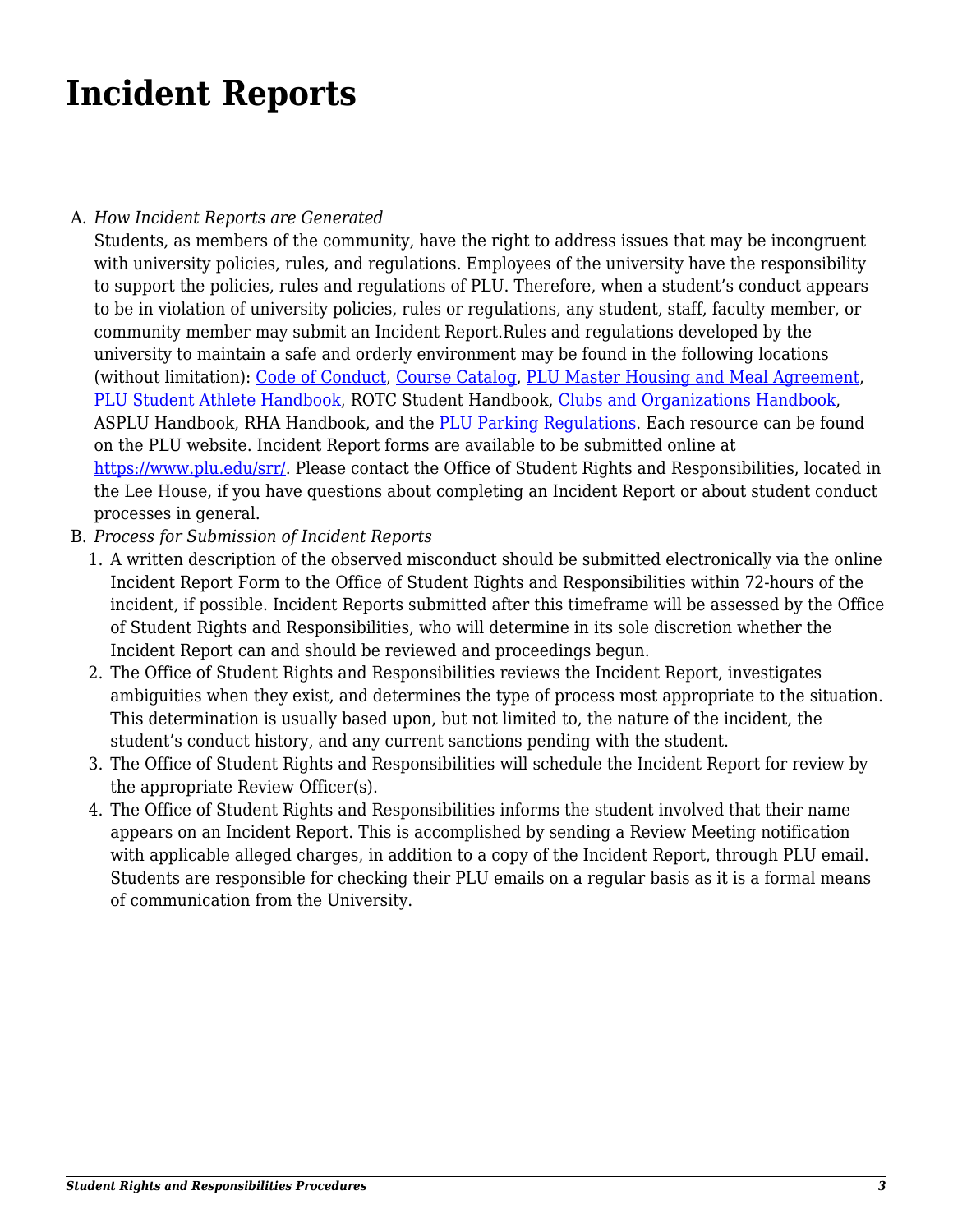### <span id="page-5-0"></span>**Student Code of Conduct Procedures**

The Office of Student Rights and Responsibilities works to create educational processes to support the mission of student development. There are several different processes the SRR office coordinates. These processes are intended to provide that all students (whether making a complaint or responding to it) are treated in a manner which is fundamentally fair in accordance with the procedures developed by the university.

#### A. *Rights For Students*

Both the complaining student ("Complainant") and responding student ("Respondent") are entitled to the following:

❍ Notification of Review Meeting

Written notice of the date, time and place for the meeting and a written copy of the Incident Report being reviewed will be given to the student. This notice may be sent to the student's PLU email account at least 24-hours, excluding weekends and holidays, prior to the scheduled meeting. The student(s) may agree to shorter notice (See Special Provisions section for exceptions to this Notice provision).Students whose names appear on an Incident Report (Complainants, Respondents, and Witnesses) are required to attend the Review Meeting as deemed necessary by the SRR Office, unless prior arrangements have been made with the Office of Student Rights and Responsibilities at least 24-hours before the meeting. The SRR office determines the appropriateness of the request and whether to reschedule the meeting. Conflicts with class schedules are considered when scheduling Review Meetings; however, there may be circumstances that require students to miss a class in order to attend a meeting. Students who fail to attend a meeting without approval may be found responsible for Disrupting University Community violation, in addition to any other conduct violations for which the student was charged with, in the student's absence. Sanctions may also be given in the student's absence.

- ❍ PLU reserves the right to impose interim sanctions prior to the Review Meeting if in PLU's sole discretion they are warranted for the safety and well-being of the university community (See Special Provisions). Risk assessment will be determined by the National Behavioral Intervention Team Association (NaBITA) threat rubric.
- ❍ Disclosure of Review Documents

Students must submit all written information and supplemental documentation they want considered by Review Officer(s) prior to the start of the Review Meeting, except written material offered in strict rebuttal of information offered during the Review Meeting. This material may be received and considered, in the sole discretion of the Review Officers, and when consideration is necessary to maintain fairness. Each student will have the opportunity to review each document before the meeting if that is reasonably possible under the circumstances, as determined by the SRR Office in its sole discretion and subject to disclosure restrictions imposed by law, and if not, then at the time of the meeting. A student may request a copy of each document from the SRR Office. Requests will be considered in light of FERPA requirements.

#### ❍ An Orderly Meeting

Students are entitled to an orderly meeting to review and discuss the Incident Report submitted. In special circumstances as determined by the Office of Student Rights and Responsibilities in its sole discretion, meetings may be conducted via phone conference or other electronic means.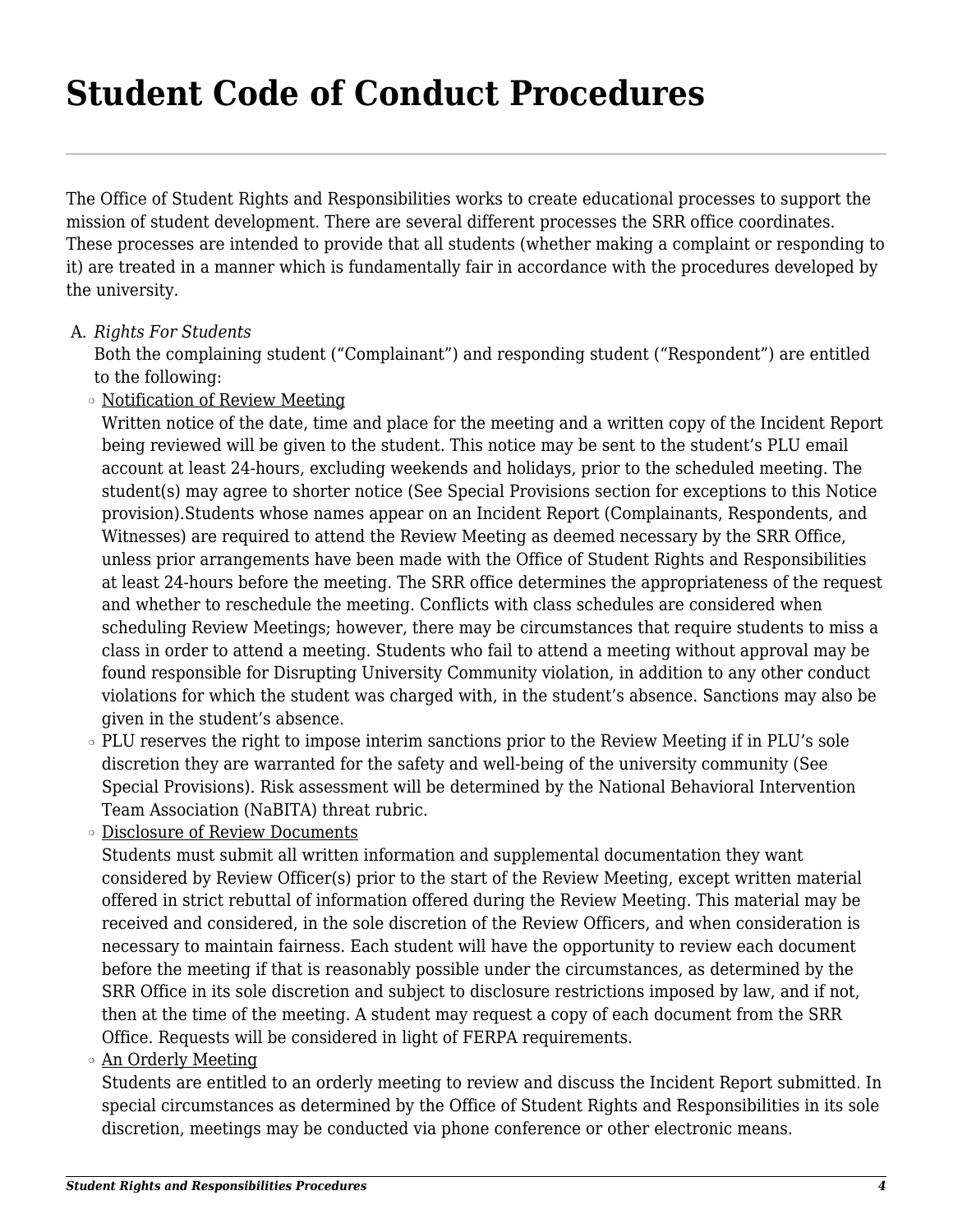❍ Witnesses

Witnesses with firsthand and relevant information about the incident may be asked to participate in the Review Meeting. Please see Section VII for additional information on witnesses.

 $\circ$  To Speak on Their Own Behalf

Students may present their own account as to what happened regarding the incident in question. In circumstances where safety may be a concern, as determined by the Office of Student Rights and Responsibilities in its sole discretion, any student, regardless of their role in the Review Meeting, may be required to attend via phone conference or other electronic means.

o Support Person

The Complainant and the Respondent in an incident that includes Sexual Misconduct or Physical Assault will be assigned a support person to provide guidance through the Review Meeting process. Students may select one support person per conduct process and this support person must be a member of the PLU community, may not be a family member, and may not be a lawyer. A support person who accompanies a student is present for emotional support only and may not speak on the student's behalf. The student and the support person may confer at reasonable times as determined in the sole discretion of the Review Officer(s). A student involved in another type of incident may have a support person (same characteristics as noted above) upon the approval of the Office of Student Rights and Responsibilities. A request should be made via email to the SRR Office at least 24-hours prior to the scheduled Review Meeting. If the request is approved, all students involved in the Review Meeting will be afforded the same opportunity to have a support person present.

❍ Fair and Impartial Decision Makers

Review Officers are trained to be impartial and objective. Review Officers are able to dismiss themselves from the case if they have prior knowledge of the student, the incident, or do not feel they can adequately hear the case. For additional information on disqualification of Review Officers, please see Section VII – subsection 1.

❍ No Retaliation

Both the Complainant and the Respondent and any witnesses as applicable have a right to fair and private review meeting and the ability to have a positive academic learning environment free from retaliation or harassment, regardless of a student's involvement in the incident. If retaliation or perceived retaliation occurs, the student must contact SRR immediately. Retaliation may be grounds for further conduct violations and/or interim measures.

❍ A Written Decision

This document will include a summary of facts, decision(s) of responsibility for alleged violations, and sanction information, if applicable.

 $\circ$  An Opportunity for Self-Initiated Appeal

See Section XI for more information on the Appeal process.

B. *What is a Review Officer*

Staff or Faculty members may serve as Review Officers to review any incident as determined by the Office of Student Rights and Responsibilities. The Dean of Students will appoint Review Officers at the start of each academic year, and additional Review Officers may be appointed during the year.Review Officers may review incidents individually or as a team. A member of the Office of Student Rights and Responsibilities may attend Review Meetings or other SRR processes to assist the Review Officer(s) in an advisory capacity.Review Officers are able to impose all sanctions except for Disciplinary Probation, Suspension or Expulsion. If a violation warrants these sanctions, the Review Officer(s) may make a recommendation to the Dean of Students. The Dean of Students may impose Disciplinary Probation, Suspension, or Expulsion if it is recommended to them.

C. *Code of Ethics For Review Officers*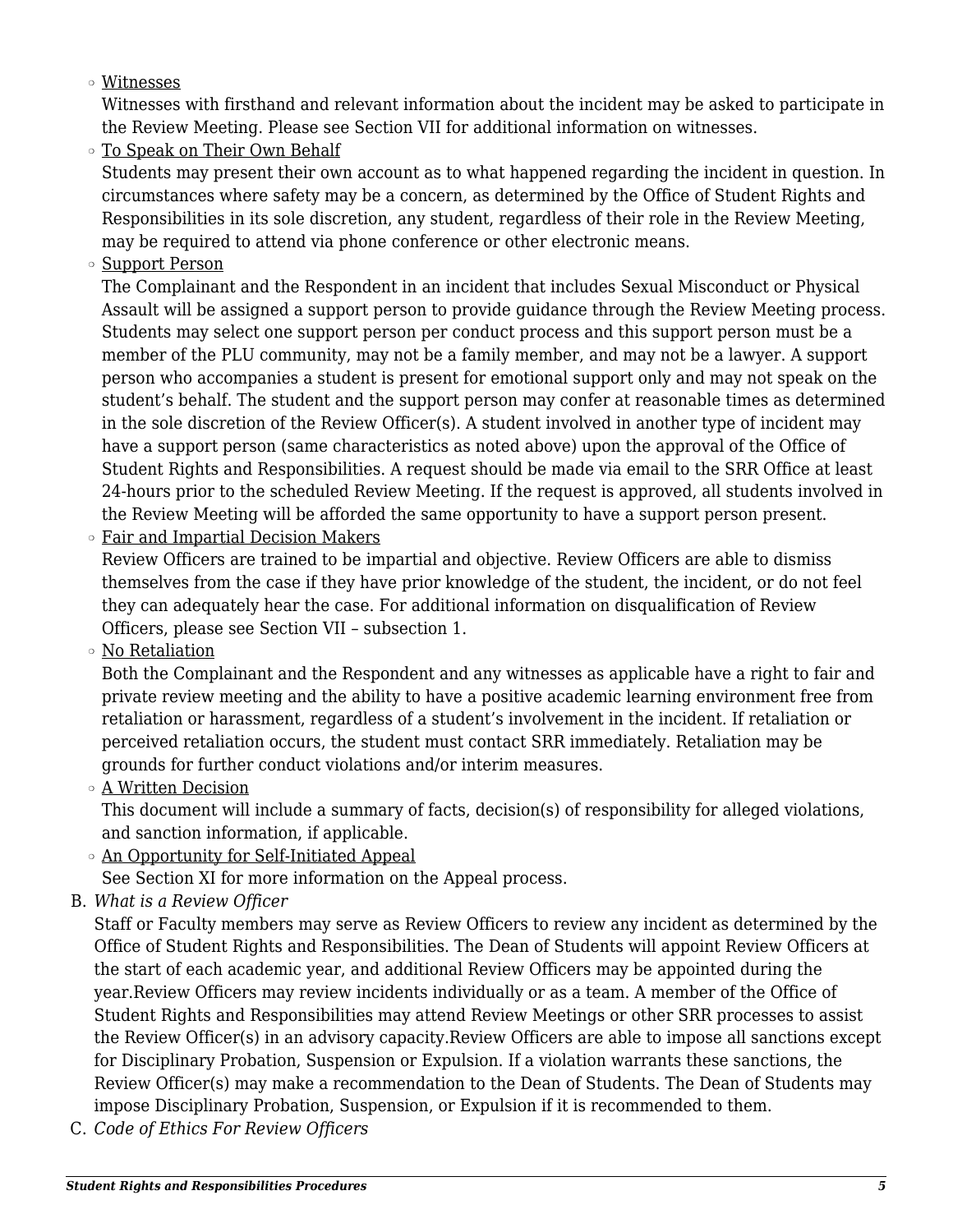All Review Officers need to adhere to the ethics stated, below:

- 1. Review Officers' behavior shall be free from impropriety
- 2. Review Officers shall honor standards of confidentiality and shall not comment upon or discuss the merits of a pending or past incident except in a direct relation to a Review Meeting
- 3. Review Officers shall not prejudge any incident
- 4. Review Officers shall not be influenced by partisanship, public opinion or consideration of personal popularity or notoriety
- 5. Review Officers shall regularly attend and actively participate in any reviews, orientations, trainings, and scheduled meetings offered
- 6. Review Officers shall reflect the importance and seriousness of a review by conducting it with dignity and a proper sense of decorum
- 7. Review Officers shall resolve disagreements privately and support the majority decision
- D. *Types of Student Rights and Responsibilities Processes*

Student Rights and Responsibilities oversees the student conduct process; there are other processes and types of meetings that the SRR Office coordinates as a way to support students in their development. The different types of processes are described below:

1. Educational Conversations

The Office of Student Rights and Responsibilities coordinates conversations that assist students in advocating for themselves, help students understand the impact of their actions, and work to impact their communities in a positive way. Educational Conversations are not a part of a student's disciplinary record, and instead are used to partner with students for student success.2.

2. Pre-Conduct Meetings

Pre-Conduct meetings are described as incidents in which a student's behavior has not reached the level of a Student Conduct process, but the behaviors still need to be addressed and redirected. Students will meet with a Review Officer to discuss the incident in cases of Pre-Conduct, and the conversation will not be a part of the student's disciplinary record.

3. Warning

If a student violates a campus policy and it is deemed non-egregious, students may be issued a warning for the violation. This warning is a part of the student's disciplinary record, but will not require a Review Meeting. Students may request a Review Meeting if they would like. Warnings do not result in sanctioning.

4. Academic Dishonesty Hearing Panel

Students who are charged with alleged violations of the Academic Integrity Policy will be assigned an Academic Dishonesty Hearing Panel (ADHP) if the charge is deemed egregious, or if the student has had any prior academic integrity concerns. Please see the Academic Integrity policy in the Student Code of Conduct for the full policy and the procedures related to ADHPs.

5. Review Meetings

The purpose of a Review Meeting is to determine whether a student has failed to follow the standards governing student conduct at Pacific Lutheran University. As educators, the Review Officer's responsibilities within a Review Meeting include:

- Reviewing Incident Reports and determining whether, or to what extent, students were involved in the reported misconduct;
- Assisting students toward responsible conduct; and
- Determining appropriate sanctions when necessary.
- 6. Review Meetings are neither formal court trials nor formal administrative hearings. Rather, they are structured educational discussions that focus on the student's behavior in association with the university community. Review Meetings give all parties the opportunity to identify concerns,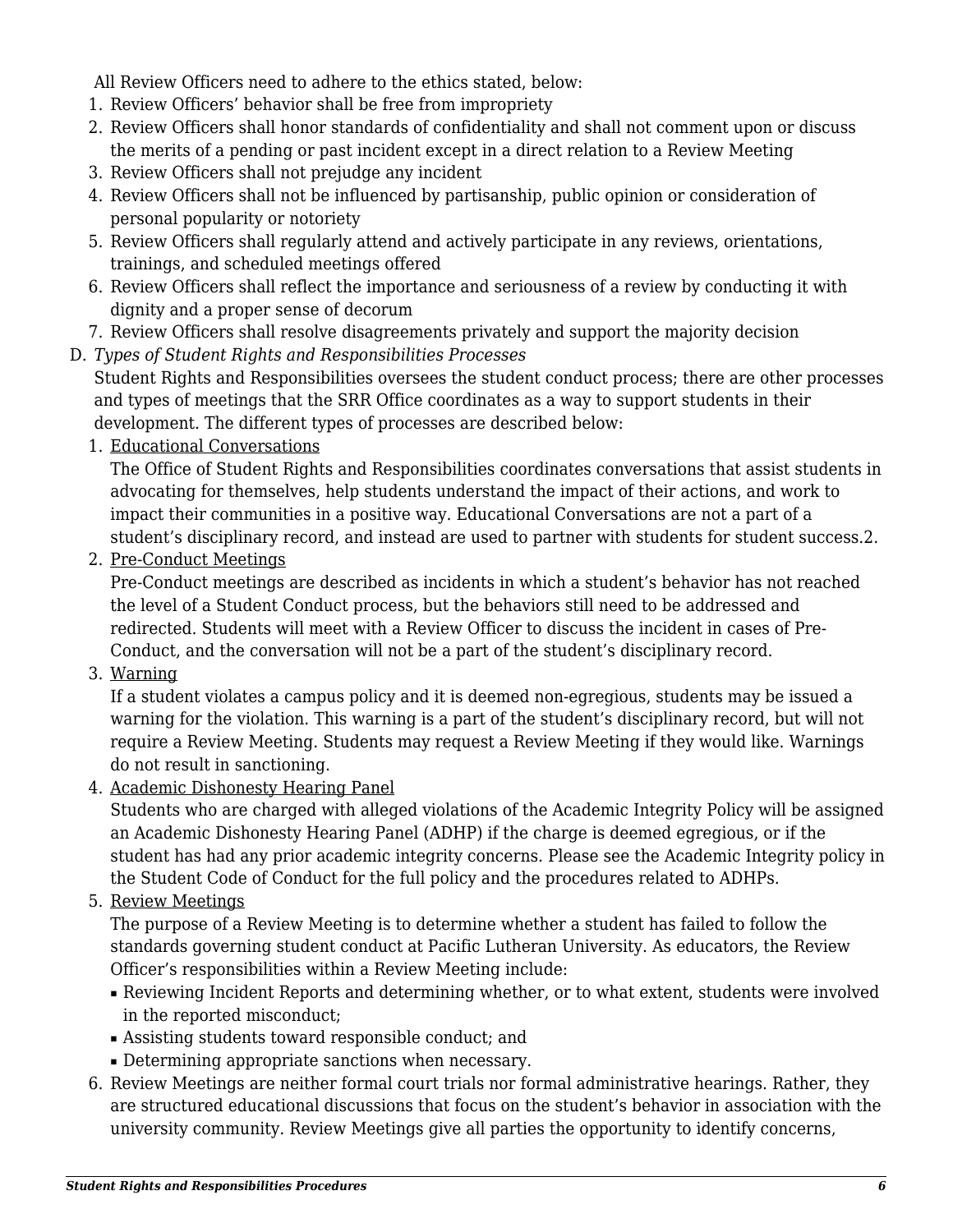explain perceptions, explore behavior, and hear suggestions. The emphasis is placed on student behavior and the relationship of behavior to commitments and responsibilities inherent in accepting membership into the university community. The following is an overview of Review Meeting guidelines and procedures:

- a. Notice of Meeting: The Office of Student Rights and Responsibilities notifies students named in an Incident Report of the date, time, and place for the Review Meeting.
- b. Timing of Process: The Review process is designed to meet the need for individual investigation and consideration of each Incident Report, so time frames must necessarily be established with flexibility. Most Review Meetings are completed within ten business days, but for more complex cases, the estimated timeline is 60 days. Other time estimates are set out in these procedures for context, but are guidelines only. If the deadlines are missed by an individual or PLU, it will not keep the Review Meeting from continuing. Once the timing is established for a Review Meeting, students must either comply with the established timeline, or request an extension in writing via email to **srr**@plu.edu and setting forth the reason for needing additional time.

Efforts to process Incident Reports will begin promptly and will be complete as soon as it is practical, given considerations around scheduling, investigation, and other considerations as applicable.

- Review Meetings are usually scheduled within five business days, but this time can vary depending on requests for extension of time by the students involved, Review Officer schedules, campus exigencies, etc.
- Reasonable efforts will be made to provide documents to be used in the Review Meeting at least 24 hours before the Review Meeting begins. Please see below section for more information on the receipt and use of documents during a Review Meeting.
- Reasonable efforts will be made to send out determination letters within 72 hours after the close of a Review Meeting.
- The determination letter for each incident will include information on the appeal process and the deadline to submit appeals. That deadline is typically 72 hours, or three business days, after the determination letter has been sent. A decision on the appeal is usually made within 10 days after the appeal has been filed.
- In cases of alleged violations of the Sexual Misconduct policy, timelines may vary and each student will receive specific timelines for each case. See the Sexual Misconduct policy for information and timelines of the process.
- c. Order of Review Meeting: While each Review Officer has the discretion to conduct a Review Meeting in their own manner, certain procedures will be followed for each meeting.
	- i. The Review Officer(s) review the written material, including the Incident Report, prior to the meeting and prepares appropriate questions.
	- ii. At the beginning of the Review Meeting, the Review Officer(s) will explain the process to the student, including information on FERPA and the student's ability to appeal any decision.
	- iii. The Review Officer(s) will hear from all persons involved in an incident to determine the facts.
	- iv. The Review Officer(s) may ask questions to determine what occurred, why it occurred, how others may perceive it, and whether the behavior fits within
	- v. The Review Officer(s) will review all written information submitted with regard to the incident.
	- vi. Review Officer(s) have the discretion to assign additional charges to a student, should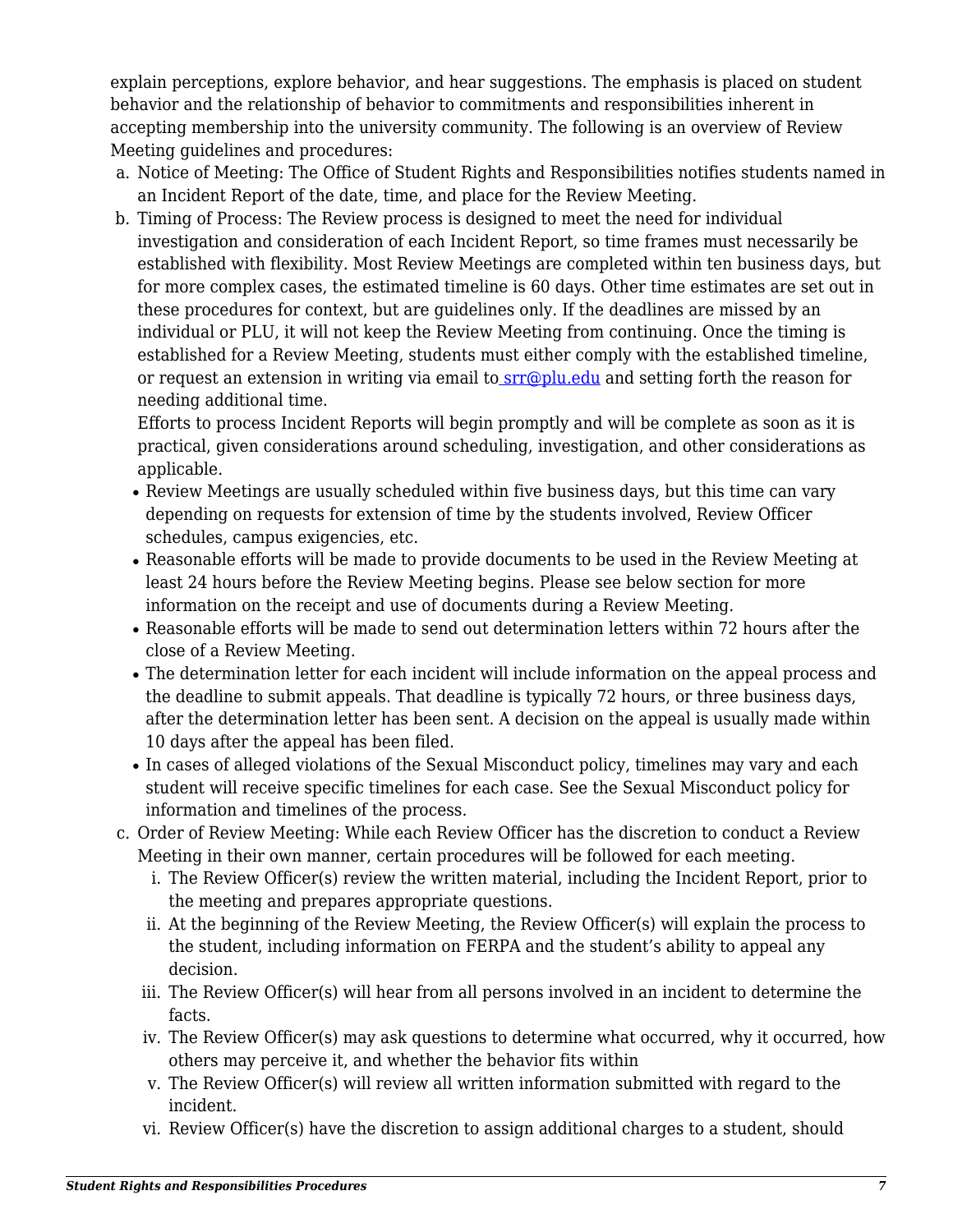additional information come up that was not known at the time the charge letter was sent to the student.

- vii. All Review Meetings are audio recorded.
- viii. Review Officer(s) will meet with all involved students before making a determination of responsibility for the incident.
- d. Witnesses: Witnesses may be requested by the Review Officer(s) and/or students who are named in the Incident Report. The Office of Student Rights and Responsibilities will work with the Review Officer(s) to determine the relevancy of witnesses and invite them to the Review Meeting if applicable. Review Officers may limit witness testimony to the facts of the situation. Any student wishing to provide witnesses must submit a witness statement form via the SRR website, at least 24 hours prior to the scheduled Review Meeting. SRR and the Review Officer(s) will determine whether the witness should attend the Review Meeting, and will communicate that to the student. If a witness is heard:
	- Witnesses will attend Review Meetings in the beginning of the meeting only to hear procedures and to present information. They are excused as soon as their testimony is completed.
	- Review Officer(s) may ask clarifying questions to witnesses as deemed appropriate. All questions must be pertinent to the report and the purposes of the meeting.
	- Review Officer(s) may invite as witnesses, person who submit Incident Reports or other persons who may have firsthand information about the incident.
	- As a general rule, students alleged to have violated the Student Code of Conduct (responding students) may be present during the Review Meeting when the Review Officer(s) is receiving information from witnesses. Certain exceptions to this general rule may occur, however, when in the discretion of the Office of Student Rights and Responsibilities, circumstances warrant. Examples, without limitation, are as follows:
		- ❍ Complainant or witnesses may be permitted to attend the Review Meeting via electronic means, or may be separated from the Respondent by a screen or other appropriate means.
		- ❍ Students alleged to have violated the Student Code of Conduct who are alleged to present a threat to the community may be required to attend via alternative means.
		- ❍ Students who create excessive disruption may be required to attend by alternative means.
		- ❍ During sexual misconduct investigations. Please see the Sexual Misconduct policy for further information.
		- ❍ When more than one student alleged to have violated the Student Code of Conduct is involved in the same incident, the Review Officers may consider each student's involvement separately and exclude the other students from the meeting. Under this circumstance, each responding student shall be given the opportunity to review and respond to all information considered at the Review Meeting concerning their misconduct.
	- While discussing an incident with one student, the Review Officers may receive information that may affect another student. In this event, the Review Officer shall inform the other student and provide the other student with the opportunity to respond before the Review Officer(s) make a decision. If the information received could result in sanctions under the Student Rights and Responsibilities procedures, the Student Rights and Responsibilities Office, in their discretion, may complete an Incident Report based on the new information, thus beginning the process for the student who is not the subject of the original meeting.
	- During the Review Meeting, the Review Officer(s) may receive information which may result in further violations to be considered for a student involved in the incident. The Review Officer(s) will be honest with the student if this is the case, and will allow the student to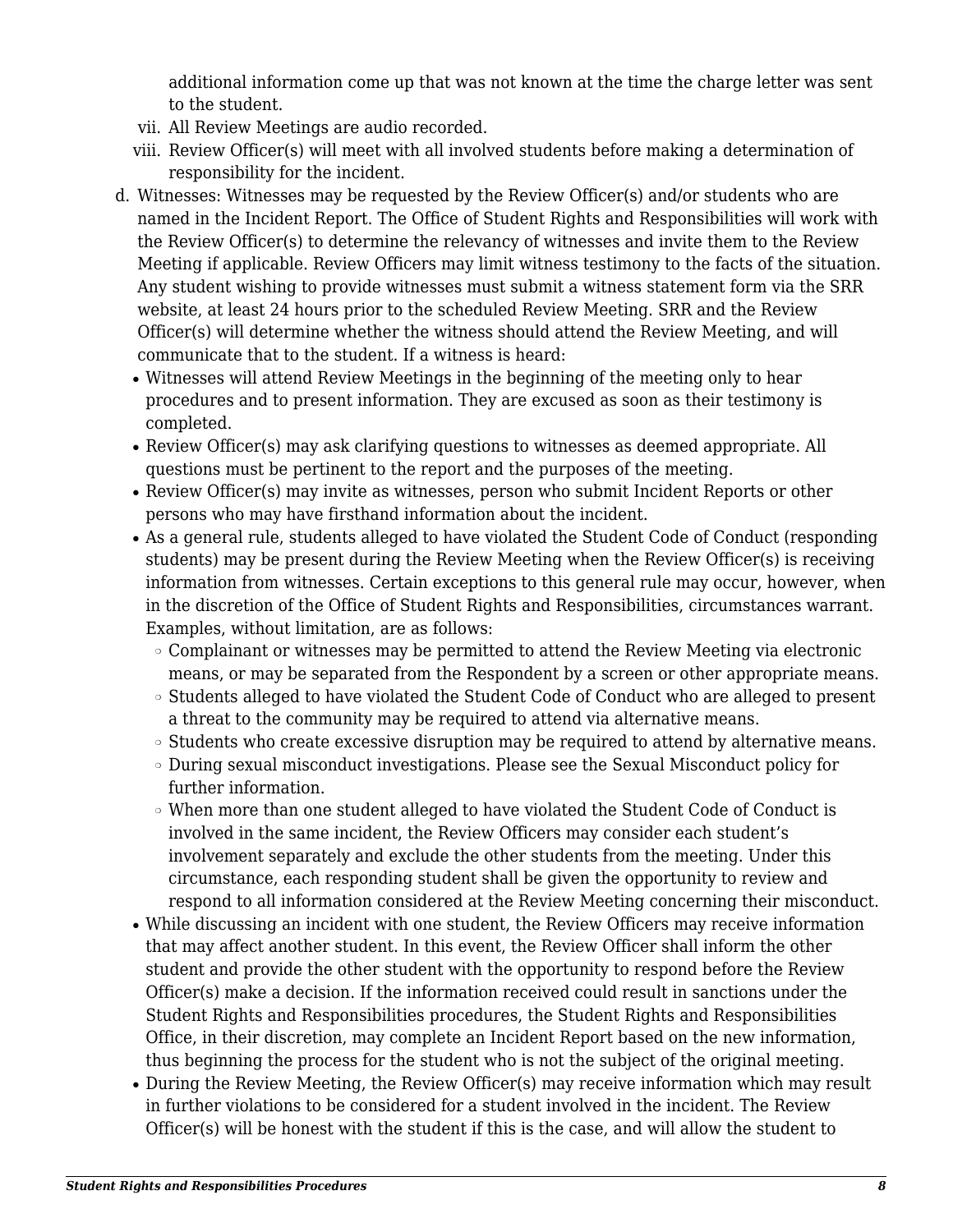speak on that violation during the Review Meeting.

- After all witnesses have spoken, the responding student may make a summary statement. The Review Officers may limit the summary based on time and content, and may terminate the summary statement if the Review Officer(s) believe the statement is not relevant.
- e. Lawyers and Legal Counsel: Lawyers and/or legal counsel are not permitted at Review Meetings, with the exception of Sexual Misconduct and Physical Assault processes. However, the university expects all students to speak for themselves during Review Meetings, should legal counsel be present.
- f. Complainants Alleging Sexual Misconduct and/or Physical Assault:
	- i. Complainants alleging sexual misconduct or physical assault will be offered the opportunity to be present at all Review Meeting proceedings. Respondents are also offered the opportunity to attend all meetings. If the Complainant and/or the Respondent in such incidents choose not to be present at all proceedings, then both shall be given the opportunity to hear and/or read all information presented during the process. If a student chooses to participate but not attend, arrangements must be made at least 24 hours prior to the Review Meeting time. Complainants of other incidents, including but not limited to: Concern for Self and Others, Property Damage, and Vandalism, may be involved in Review Meetings at the discretion of the Office of Student Rights and Responsibilities.
	- ii. In any meeting involving PLU's sexual misconduct and/or physical assault policies, the Complainant will receive information about the outcome of the meeting and any sanctions imposed on the Respondent that directly relates to the Complainant (examples include No Contact Orders, Housing changes, etc.). Such disclosures will be made consistent with the Family Education and Privacy Rights Act (FERPA). Please see the Sexual Misconduct policy and procedures for additional information on specific processes of Sexual Misconduct.
- g. Deliberation and Decision Making: The Review Officers will deliberate privately. Members of the Office of Student Rights and Responsibilities may be called upon to advise on procedural matters as applicable.
	- i. Deliberations generally take the following form:
		- 1. Review of information obtained during Review Meeting
		- 2. Review of all supplemental documentation as applicable
		- 3. Decision reached by discussion and collaboration
			- a. If there are more than two Review Officers, or a conduct board, a decision may be reached by a majority vote.
		- 4. Students who are found responsible for a violation are sanctioned according to the nature of the misconduct, a review of their conduct history, and in consideration of the individual student.
- h. Notification of Decision: If the Review Officer(s) reaches a decision during or immediately after the Review Meeting, the Review Officer(s) may recall the student(s) and announce the decision accompanied by a brief rationale verbally. A decision however, will not be official until it is in writing to the student. Students will receive their determination letters, which provides the decision of responsibility along with rationale and sanctioning, through their PLU email.
	- i. Students that do not attend the Review Meeting will have their Review Officer(s) make a decision of responsibility in the student's absence, with the known information. Students will receive notification of the decision via email.
	- ii. If the Review Officers do not reach a decision during the meeting, they will generally render a decision within 3 business days at the conclusion of the Review Meeting. In the event that additional time is needed, the student will be notified via email of the revised timeline.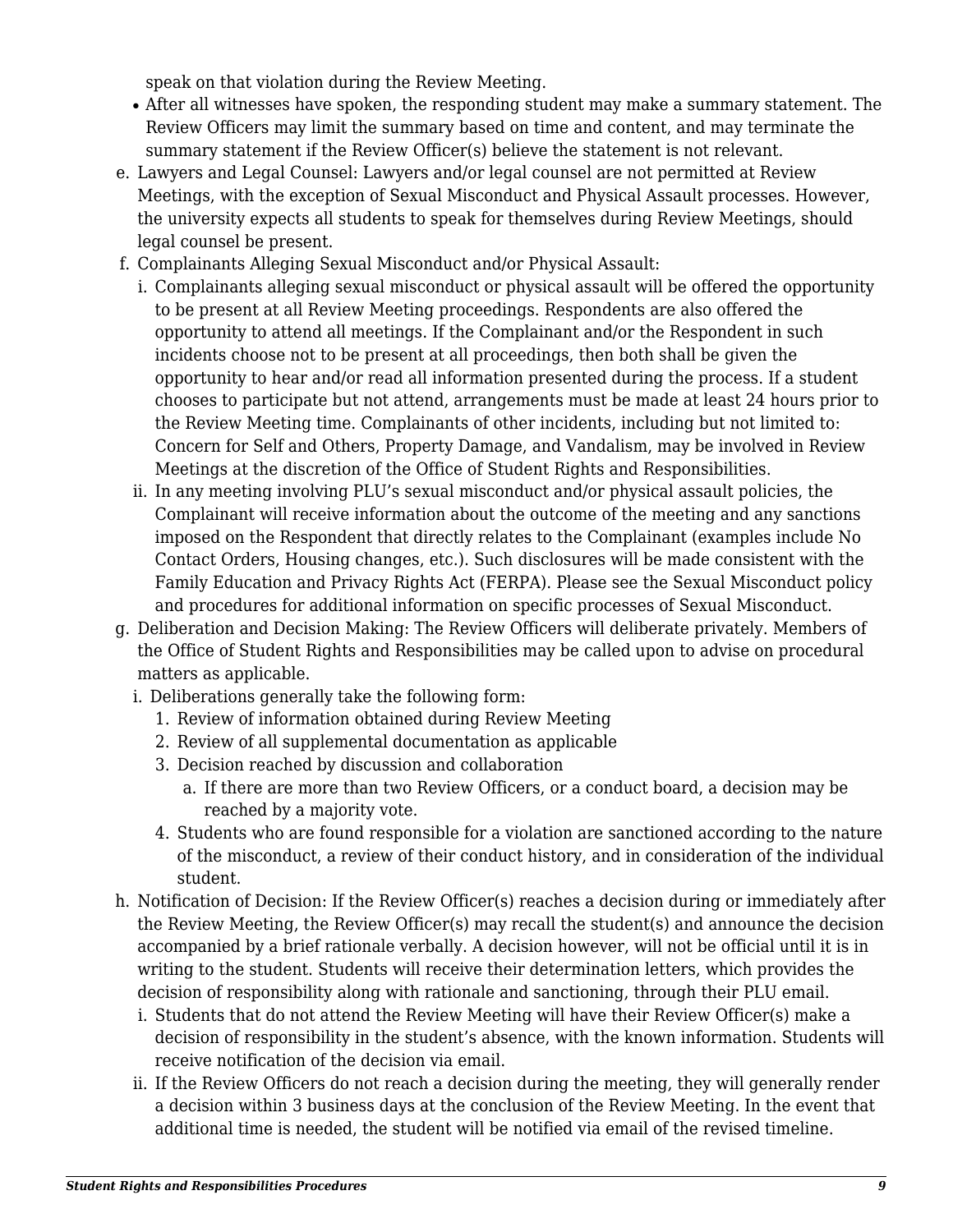- i. Disqualification of Review Officers: There are several reasons the originally assigned Review Officer(s) may be disqualified from a Review Meeting.
	- i. After reviewing the documents related to an incident, any Review Officer who has personal knowledge of the situation must share this knowledge with the Office of Student Rights and Responsibilities. The SRR Office will, in its sole discretion, decide whether that Review Officer should be excluded from the meeting. The SRR Office will determine, at its sole discretion, another Review Officer as applicable.
	- ii. Review Officers who have prior knowledge of an assigned case must report that knowledge to the Office of Student Rights and Responsibilities. If that Review Officer still reviews that case, they must inform the student prior to the start of the Review Meeting of their knowledge.
	- iii. A Respondent or Complainant may, before a Review Meeting, request the disqualification of any Review Officer who they believe to be biased against themselves. The burden of substantiating the charge of bias rests with the student. The final determination of bias is made by the Office of Student Rights and Responsibilities. Students are asked to contact the Office of Student Rights and Responsibilities at least 24 hours prior to the scheduled Review Meeting to report concerns about bias with respect to the Review Officers. Failure to do so may impact the Review Officer's determination as to whether the meeting should continue.
	- iv. If disqualification results in the loss of a Review Officer, the Review Meeting will be postponed until another Review Officer may be assigned, unless the student agrees to proceed with the Review Meeting.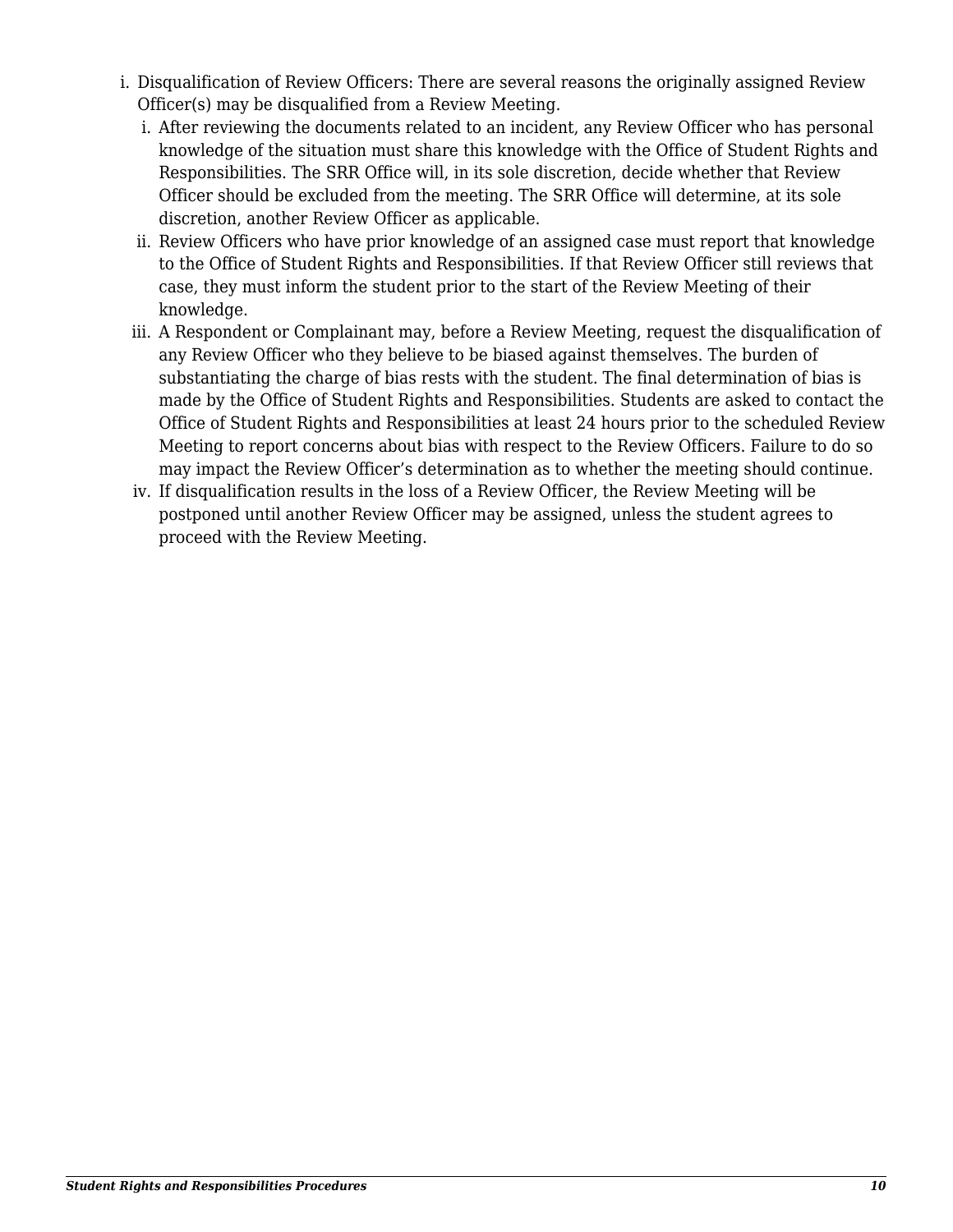### <span id="page-12-0"></span>**Decisions**

Review Officers for student code of conduct cases (excluding sexual misconduct; please see the sexual misconduct policy for further information on the standard of evidence) weigh information against the standard of "more likely than not" (preponderance of evidence) and may come to one of the following decisions for each alleged violation:

*RESPONSIBLE*: The student, more likely than not, violated the Student Code of Conduct

*NOT RESPONSIBLE*: The student, more likely than not, did not violate the Student Code of **Conduct** 

*INCONCLUSIVE*: There is not sufficient information to reach a decision. If additional information becomes available while the student is enrolled at PLU, then the case may be referred for reconsideration to Review Officers, in the discretion of the Office of Student Rights and Responsibilities. The SRR Office will determine whether the original Review Officer(s) is reconvened, or if the case is referred to a new Review Officer(s).

Review Officer decisions generally are made through a review of Incident Reports, individual statements (written and oral), and additional review documents, if applicable. A student's previous conduct history may also be reviewed, where in PLU's discretion it is deemed relevant.

Both the Complainant(s) and the Respondent(s) will be advised concurrently of the outcome of any Review Meeting where violations of the Sexual Misconduct policy is alleged. This notification will state the determination of responsibility for the alleged violation, in addition to any sanctions. The Complainant(s) will be notified of any sanction imposed that "relates directly" to the Complainant. Examples would include No Contact Orders, Suspensions, etc.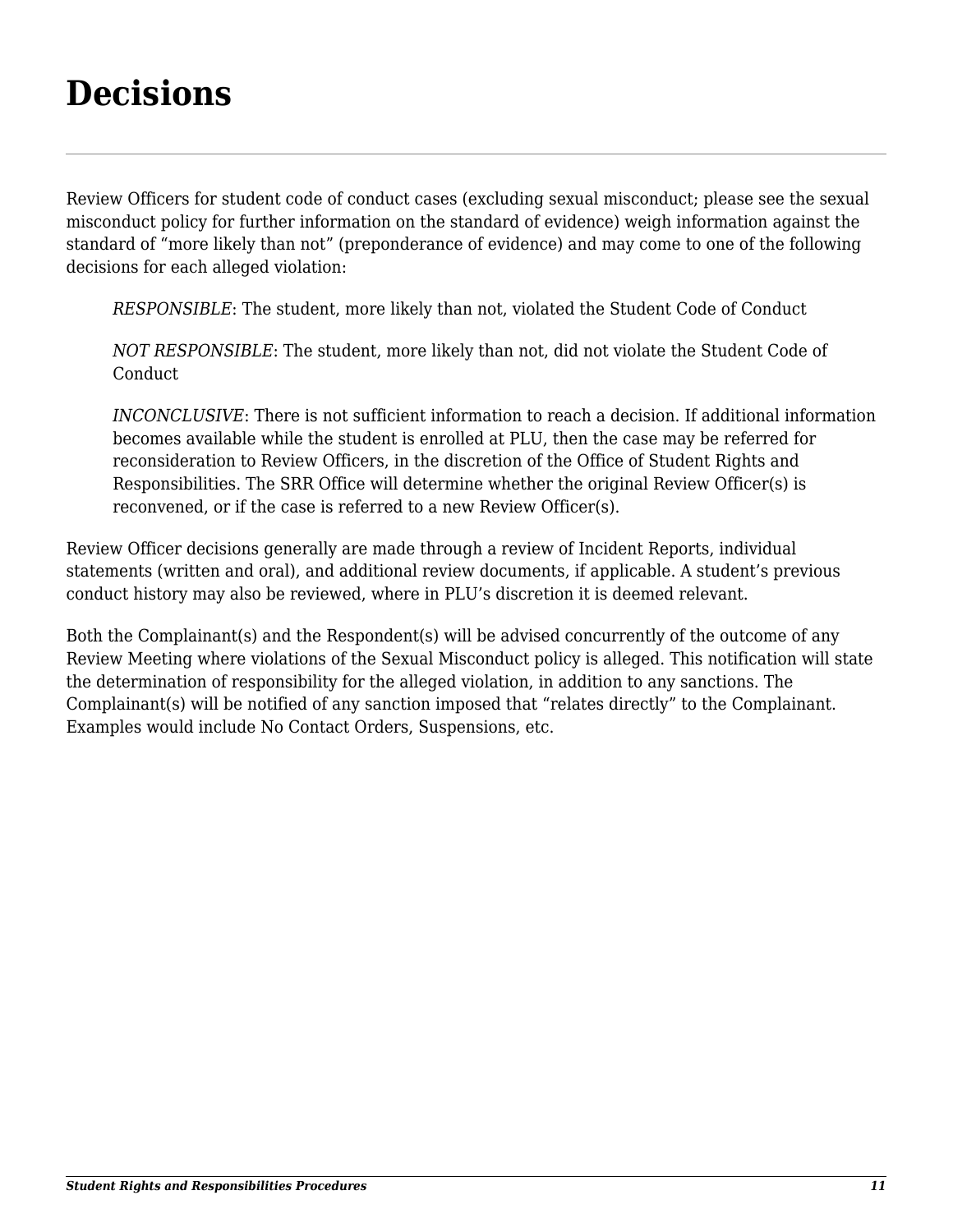### <span id="page-13-0"></span>**Sanctions**

When a student is found Responsible, or when deemed applicable, the Review Officers will determine what sanction(s), if any, is necessary to:

- ❍ Provide an educational experience for the student,
- ❍ Assist the student in understanding and accepting the consequences of personal actions and decisions,
- ❍ Give the student an opportunity to give back to the community, and
- ❍ Uphold the safety of the PLU learning community.

Sanctions depend upon the particular circumstances of each incident and may be imposed singly or in combination, as appropriate for the circumstances. In determining a sanction, the Review Officer(s) may consider the student's conduct history at PLU, as well as other information available to it which PLU deems, in its sole discretion, relevant.

Repeated violations of the Student Code of Conduct will result in a cumulative effect for sanctioning. Thus, continued violations of policy may result in more severe sanctions, and may cumulate in the removal of the student from the university.

- ❍ *Good Standing*: A student is defined as being in "good standing with respect to the Office of Student Rights and Responsibilities" means that a student is not expelled, suspended, on deferred suspension, or on disciplinary probation. A student is also not in good standing if they have a Student Conduct hold on their student accounts.
	- A Student Conduct hold may be placed on a student's account for reasons that include, but are not limited to: incomplete sanctions, participation in an ongoing sexual misconduct process, and failure to attend and complete the SRR process.
	- Student Conduct Holds prohibit students from registering from classes, acquiring transcripts, accessing student accounts, and grade reviews. When possible, students will be notified via email if this action is taken.

A student is also not in good standing with respect to the Office of Student Rights and Responsibilities if they fail to complete sanctions by the stated due date. If a student is not in good standing with respect to the Office of Student Rights and Responsibilities, they may be restricted from all or any part of campus facilities, activities, programs, leadership positions, or other restrictions as deemed appropriate by the Office of Student Rights and Responsibilities, depending on the nature of the violation.

- ❍ *Failure to Complete Sanctions*: Students who fail to complete assigned sanctions in the timeline given are not in good standing with respect to the Office of Student Rights and Responsibilities, and will be placed on a Student Conduct Hold. Additionally, students who fail to complete sanctions are subject to the imposition of more severe sanctions, up to and including removal from the university.
- ❍ *Parent/Guardian Notification*: PLU reserves the right to inform parents or guardians when students are referred to the Office of Student Rights and Responsibilities, provide parents/guardians information on the alleged violation, and/or notify parents or guardians of outcomes and/or imposed sanctions.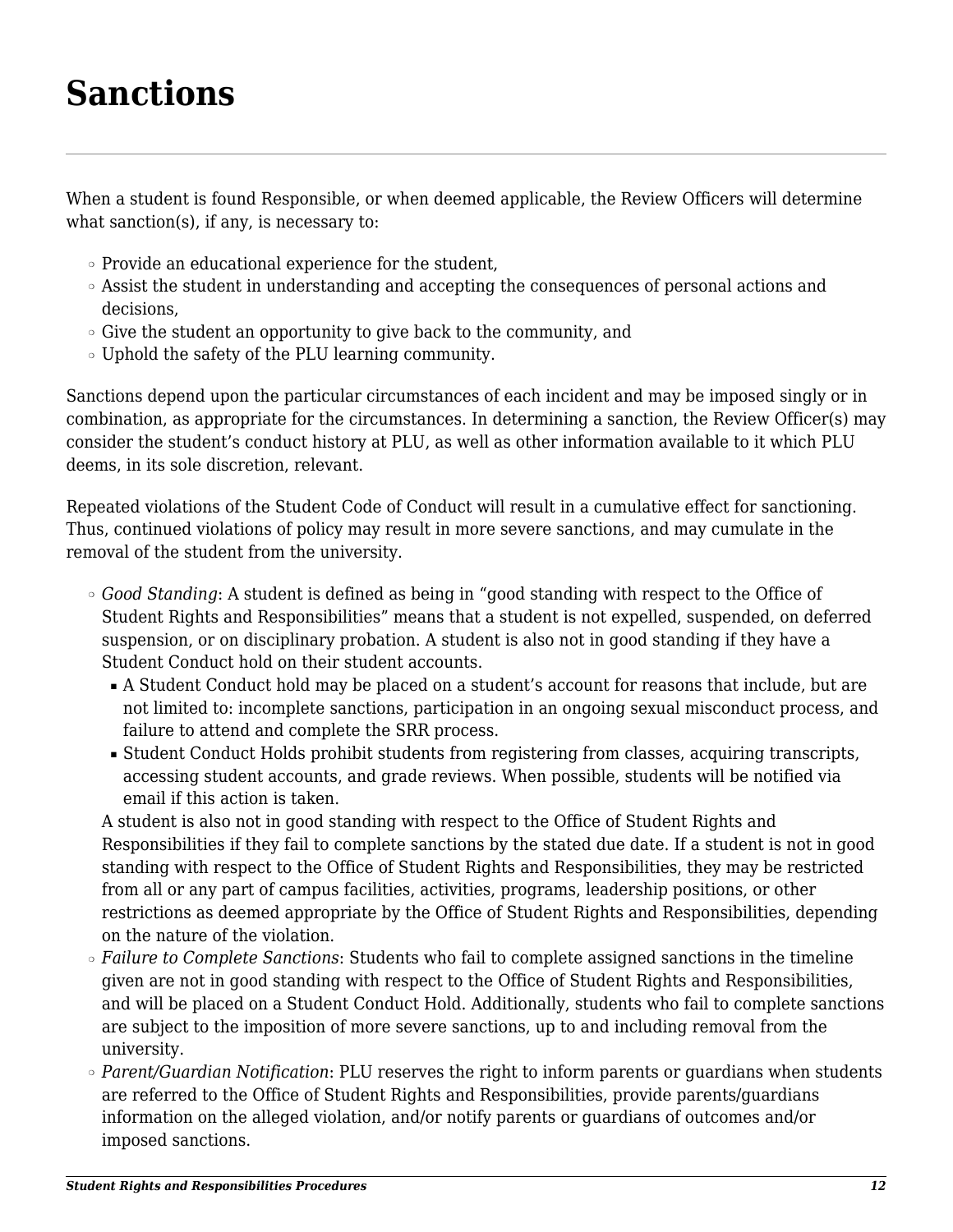❍ *Deferral of Sanctions*: If the Office of Student Rights and Responsibilities believes the student will benefit from an alternative course of action (i.e., referral to the Counseling Center or Health Center), some sanctions may be imposed and then deferred. If the student fails to follow through with alternative options proposed, or is involved in a new infraction during the deferral period and is found to have engaged in misconduct, the deferral may be removed at the sole discretion of the Office of Student Rights and Responsibilities, and the original sanction reinstituted. In addition, the sanction for the new misconduct may be more severe than the original sanction.

**Overview of Sanctions**: The following is a list of the most commonly utilized sanctions. This list is not exhaustive, and other sanctions may be determined by PLU in its sole discretion, to be necessary and appropriate.

- 1. Warning: A written notice to the student that they have been found responsible for a policy violation in the Student Code of Conduct. Students who receive a warning are subject to more severe sanctions, should future violations of the Student Code of Conduct occur.
- 2. Educational Workshops and online modules: Students may be sanctioned to attend an educational session relevant to the violation. Students are responsible for any follow-up assignments and fees as a part of the educational workshop. These sanctions may not be deferred.
- 3. Reflection Papers: Students may be assigned a reflection paper that allows the student to reflect on their experiences and future actions. Paper length and other requirements will be determined through the Review Officer.
- 4. Community Restitution through Service: A Review Officer may require students to initiate and complete a supervised and meaningful project on campus or in the community. Results of the project are placed in the student's file. If a paper, survey or poster is required, the Office of Student Rights and Responsibilities may utilize the product for educational programs and/or trainings. This sanction may not be deferred.
- 5. Fines/Restitution/Fees: Fines may be imposed when appropriate. Proceeds from all fines and fees will be contributed to the payment of educational modules and campus health and wellness education.
	- a. PLU reserves the right to charge students whose behavior involves damage or destruction of university property. Restitution may also be required when an individual's behavior requires university staff or external agencies to perform tasks above and beyond normal work responsibilities. When such restitution is possible, it is expected and required, not as a substitute for, but in addition to, a sanction. PLU will not be responsible for assisting any student in obtaining restitution from any other student or from the university. Fees for classes, assessments, or events assigned as a sanction will be at the student's expense.
- 6. Removal of Privileges: Certain restrictions may be placed on a student's activities for a specified period of time. Specific restrictions may include, but are not limited to the residence halls (i.e., removal of amplifying equipment or instruments, loss of kitchen privileges, loss of eligibility to participate in hall social activities and exclusion from seeking or holding appointive or elective positions within the residence halls), student employment, and co-curricular involvement (i.e., exclusion from seeking or holding appointive or elective positions in student government or clubs and organizations). This sanction may be stated for a specified period of time and may be deferred.
- 7. Assessment with Required Recommendations: Consistent with the nature of the violation, a student may be assigned an assessment (i.e., substance use, anger, mental health) to be provided by a state accredited/certified provider. All resulting recommendations from the assessment are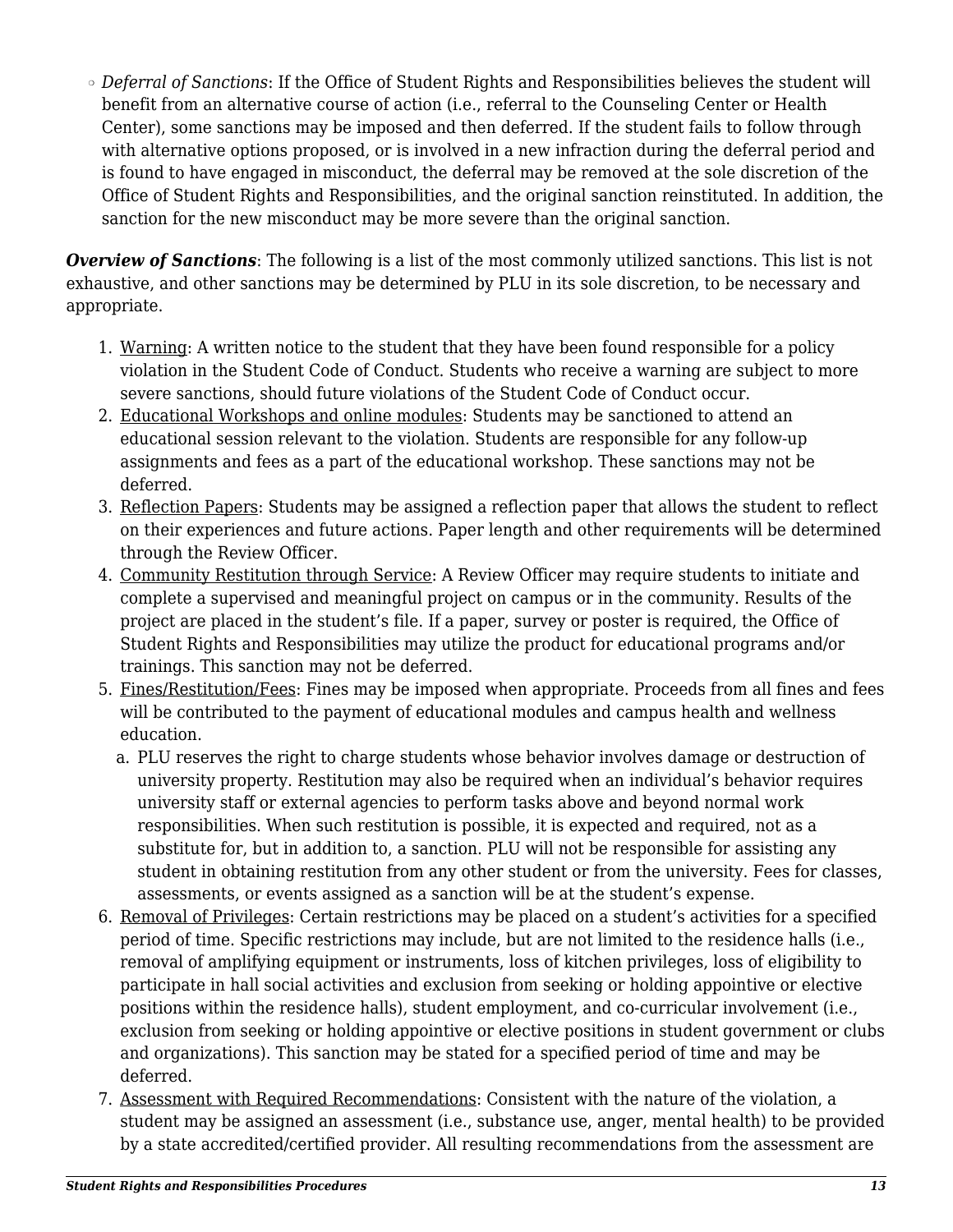required for sanction completion. All costs associated with the assessment and resulting recommendations must be paid at the student's expense.

- 8. Disciplinary Probation: Disciplinary Probation indicates that a student's continued enrollment at PLU is conditional for a specified period of time. It requires the student to demonstrate that they can act in a manner consistent with the university standards to which they agreed upon when accepted into this university. Students on Disciplinary Probation are not in Good Standing with respect to the Office of Student Rights and Responsibilities. Disciplinary Probation may include restrictions or obligations on the student. If restrictions or obligations are to be included, this information will be included in written communication to the student with their determination letter. Examples of restriction include, but are not limited to, restricting participation in university activities such as athletics, living on campus, studying away, performing in recognized PLU groups, social events, and elective or appointive student offices. Examples of obligations include, but are not limited to, informing faculty or other advisors about Disciplinary Probation status, and requiring attendance at specific meetings, counseling sessions, or assessments at the student's expense. The university, in its sole discretion, will decide what restrictions apply in a given case. Should the student fail to fulfill specified conditions, the student shall be referred to the Office of Student Rights and Responsibilities for further disciplinary action. This sanction may not be deferred.
- 9. Suspension: Suspension is the separation of the student from the university for a specified minimum period of time, with conditions imposed for the student's reinstatement to PLU. Suspended students are not in Good Standing with respect to the Office of Student Rights and Responsibilities, and will not return in Good Standing with respect to the Office of Student Rights and Responsibilities until they have met the conditions of their suspension (see below). The conditions may be imposed by the Review Officers or the Dean of Students, and may consist of any requirement deemed appropriate under the circumstances. The Dean of Students, in their sole discretion, will determine whether the conditions have been met prior to reinstatement.Restrictions associated with suspension include (but are not limited to):
	- The student may not attend classes, use university facilities, attend university events or visit the campus except when engaged in official business approved in writing by designated Student Life staff.
	- Student suspended from the university are required to pay all university fees owed for that semester. Refunds for tuition and/or room and meals will not be issued.
- Parents or guardians of students who have been suspended will be notified as allowed by the Family Educational Rights and Privacy Act (FERPA). A notice of suspension will be placed on the student's official transcript until they are reinstated to Good Standing with respect to the Office of Student Rights and Responsibilities. If a student is not reinstated to Good Standing with respect to the Office of Student Rights and Responsibilities, or chooses not to seek reinstatement, the notice of the suspension will remain on their transcript for three years after the minimum period of time for the suspension has passed.
- 10. Only the Dean of Students or the Vice President for Student Life may impose suspension. The Review Officers may recommend to the Dean of Students a sanction of suspension.Suspension may be deferred when PLU, at its sole discretion, determines that circumstances in a particular case warrant it. Only the Dean of Students or the Vice President for Student Life may defer suspension. Students on Deferred Suspension are not in Good Standing with respect to the Office of Student Rights and Responsibilities. Deferred Suspension may include restrictions or obligations on the student. If restrictions or obligations are to be included, this information will be included in written communication to the student in the student's determination letter.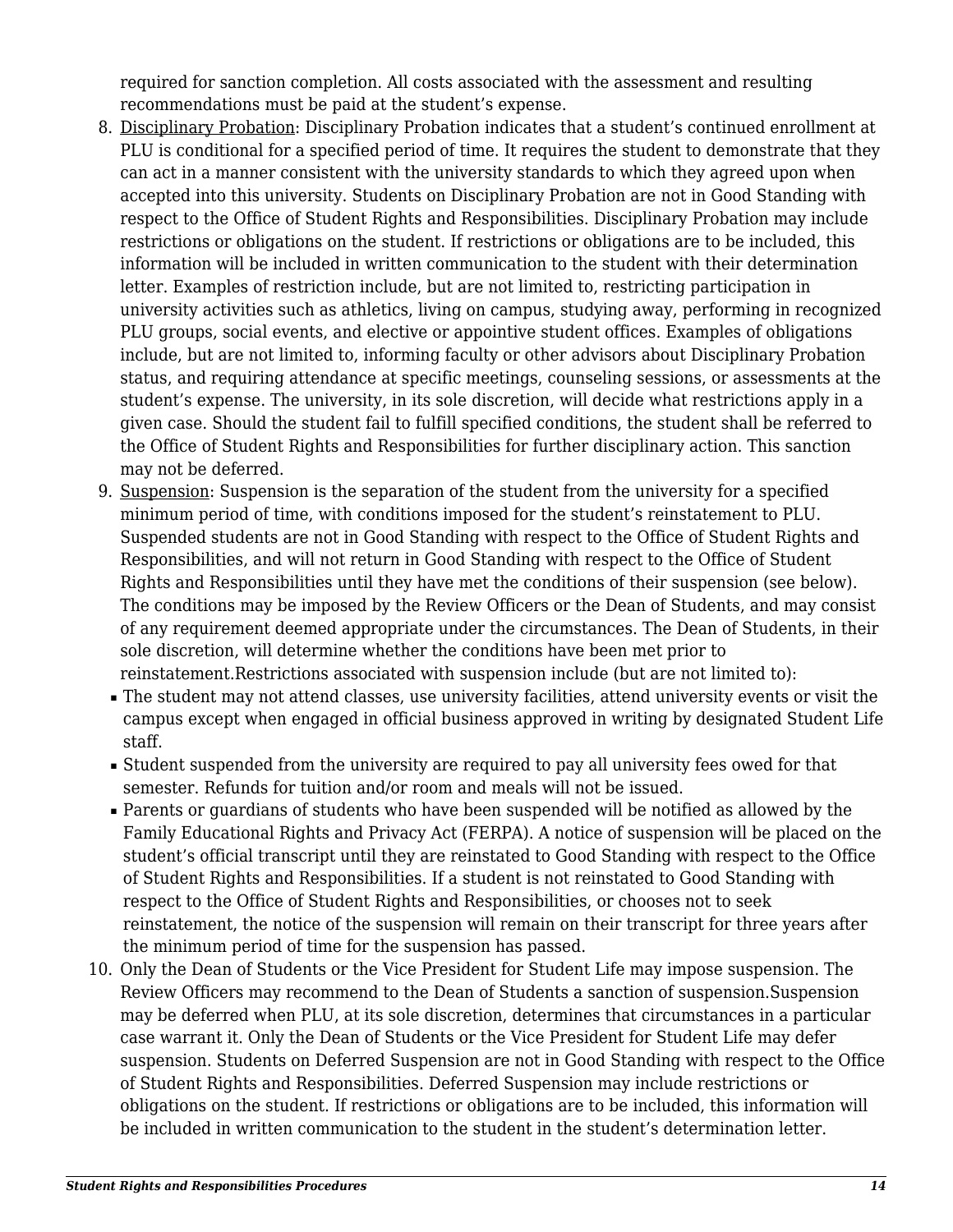Examples of restrictions include, but are not limited to, restricting participation in university activities such as athletics, living on campus, studying away, performing in recognized PLU groups, social events, and elective or appointive student offices, Examples of obligations include, but are not limited to, informing faculty and other advisors about the Deferred Suspension status, and requiring attendance at specified meetings, counseling sessions, or assessments at the student's expense. The university, in its sole discretion, will decide what restrictions apply in a given case. Failure to fully abide by all conditions of deferral within the timeframes indicated will result in removal of deferred status and immediate implementation of the suspension.*Reinstatement From Suspension*

When the minimum period of time for suspension has ended and the student has complied with the conditions of their reinstatement and completed sanctions accompanying the suspension (if any), the student must submit a letter to the Dean of Students, requesting reinstatement. This letter must include details of how the student has used their time while suspended, reflect upon what they have learned and provide evidence that they have satisfied the conditions of suspension.The Dean of Students may take any of the following actions (without limitation) in their sole discretion:

- Determine whether any conditions imposed at the time of suspension have been met, and identify next steps;
- Extend the suspension because the conditions for reinstatement have not been met;
- Return the student to Good Standing with respect to the Office of Student Rights and Responsibilities and permit the student to enroll in classes, or
- Permit the student to enroll in classes, but place the student on Disciplinary Probation for a stated period of time.
- 11. Expulsion: Expulsion is the permanent and total withdrawal of the privilege of attending PLU or participating in the PLU community. Expulsion may be recommended as a result of very serious violations or for repeated violations.
	- Expelled students may not visit the university premises under any circumstances.
	- Students expelled from the university are required to pay all university fees owed for that semester. Refunds for tuition and/or room and meals will not be issued.
	- Parents of students who have been expelled will be notified as allowed by the Family Educational Rights and Privacy Act (FERPA).
	- A notice of expulsion will be placed on the student's official transcript indefinitely. Only the Dean of Students or the Vice President for Student Life may impose expulsion. The Review Officers may recommend to the Dean of Students that a student should be expelled. This sanction may not be deferred.
- 12. Deferred Graduation: A Review Officer may recommend to the Dean of Students that the graduation date of a student be deferred for a stated period of time. Generally, this is done when a senior student commits a violation for which suspension may be justified, and allows the Review Officers to postpone the student's eligibility for graduation until after a specified period of time has passed.
- 13. Permission to Withdraw: A student facing disciplinary action, or with Incomplete Sanctions, may make a written request to the Dean of Students for permission to withdraw from the university. Only the Dean of Students may grant such permission. Refunds for tuition and/or room and meals will not be issued to students withdrawing from the university under these circumstances.Incidents involving students, who withdraw with or without permission prior to the Review Meeting, will be placed on a Student Conduct Hold for PLU. Students will need to follow through with their Review Meeting and/or sanctions before continuing their status as a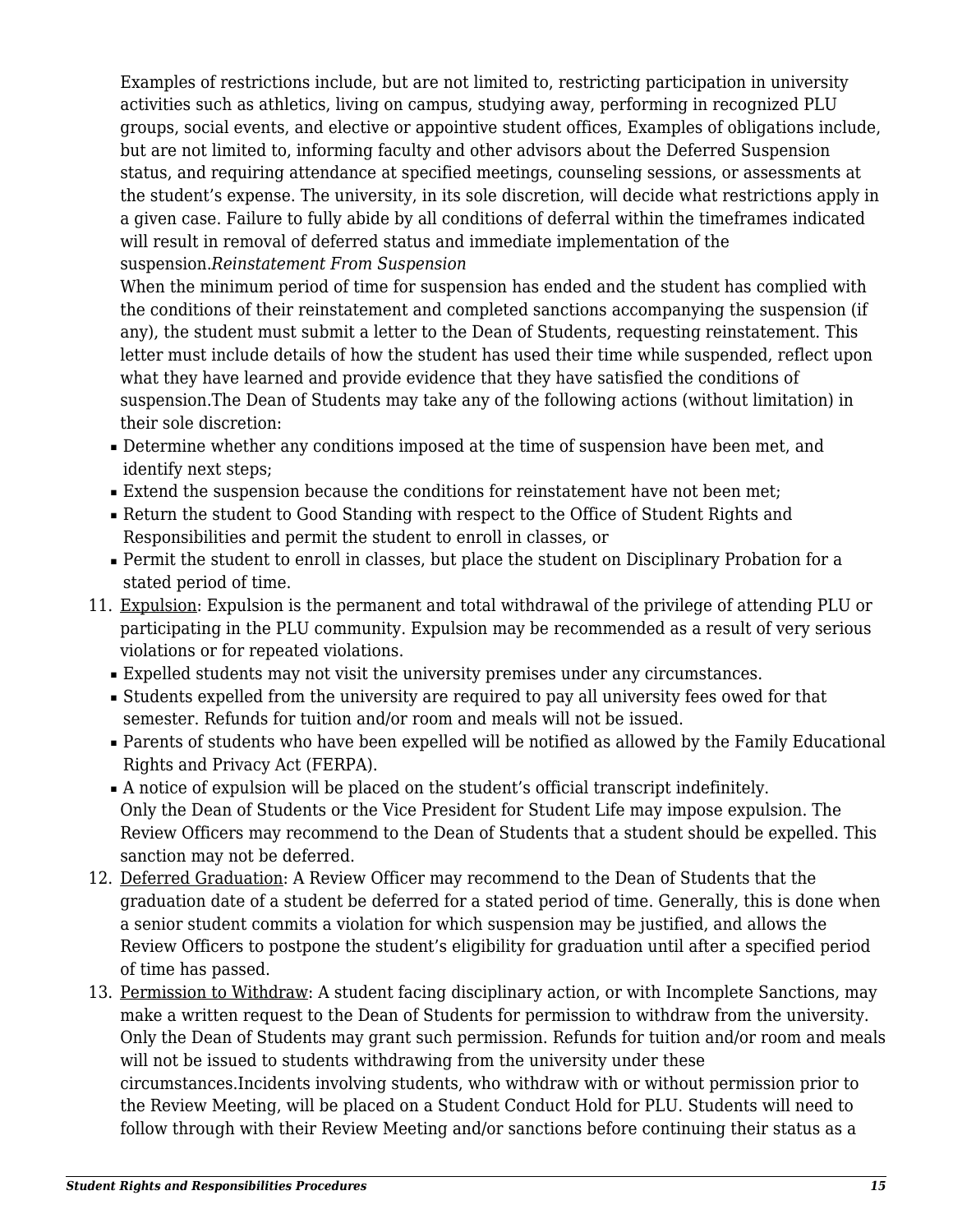student at Pacific Lutheran University, should they choose to re-enroll. Notification of the hold will be made by PLU email. Under the sole discretion of the Office of Student Rights and Responsibilities, a student who has withdrawn may have their alleged violations reviewed (with or without the presence of the student) by a Review Officer, and a decision made.The Dean of Students may require that students with sanctions complete them prior to withdrawing from the university, or may waive the need for completion. A student granted "permission to withdraw," who wishes to return to the university, must make written application to the Dean of Students for reinstatement to student status and to Good Standing with respect to the Office of Student Rights and Responsibilities. The requirements for this application are the same as those for students seeking reinstatement following suspension. The Office of Student Rights and Responsibilities shall place a notice of withdrawal, with the permission of the Dean of Students, on the student's official transcript. If not reinstated, this notice shall remain on the transcript for three years after the student withdraws from the university. If reinstated, the notice will be removed from the student's transcript. *Alcoholic Beverages Sanctions* Violations of the PLU's Alcoholic Beverages Policy may occur whether or not a student has been consuming alcohol. Therefore, sanctions for Alcoholic Beverages Policy violations are educational in nature and will challenge and support all students to uphold their personal values of safety, legality, and community. The following sanctions will generally apply, however, the Office of

Student Rights and Responsibilities in its sole discretion, may alter or add to the requirements for each sanction.Students that are present in a room while a policy violation is occurring are responsible per PLU policy. Based on compelling circumstances and taking into consideration each individual, a Review Officer may choose not to sanction students who are found responsible for a first-time alcohol violation. However, the violation will still remain a part of the student's record.

- 1. *First Alcohol Violation*: Required completion of an online educational module, with an included fee of \$100.00. Required completion of a reflection paper, and a follow-up meeting with Review Officer.Pending the nature of the incident, the student may be required to complete a substance use assessment and comply fully with any resulting recommendations. This assessment must be administered via a state accredited substance treatment program and will be done at the student's expense.The Review Officer may require that parents/guardians of students who have been found responsible for a first alcoholic beverages violation be notified of their student's behavior. Such notification will take place as allowed by the Family Educational Rights and Privacy Act (FERPA) and will include possible sanctions that will be imposed if the student violates the Alcoholic Beverages Policy in the future.Students who are found responsible for a future violation, regardless of the nature of their involvement, will be sanctioned as required for a second violation. Additional future violations will be sanctioned at subsequently higher levels.
- 2. *Second Alcohol Violation*: Required completion of an Ethics Workshop, with an included \$100.00 workshop fee. Parental/guardian notification will be required, as allowed by the Family Educational Rights and Privacy Act (FERPA) and will include possible sanctions that will be imposed if the student violates the Alcoholic Beverages Policy in the future.Pending the nature of the incident, the student may be required to complete a substance use assessment and comply fully with any resulting recommendations. This assessment must be administered via a state accredited substance treatment program and will be done at the student's expense. Pending the nature of the incident, the student may be placed on Disciplinary Probation and may therefore be ineligible to retain campus housing, participate in study-away programs, hold elected or appointed student offices and/or participate in athletic or performance groups.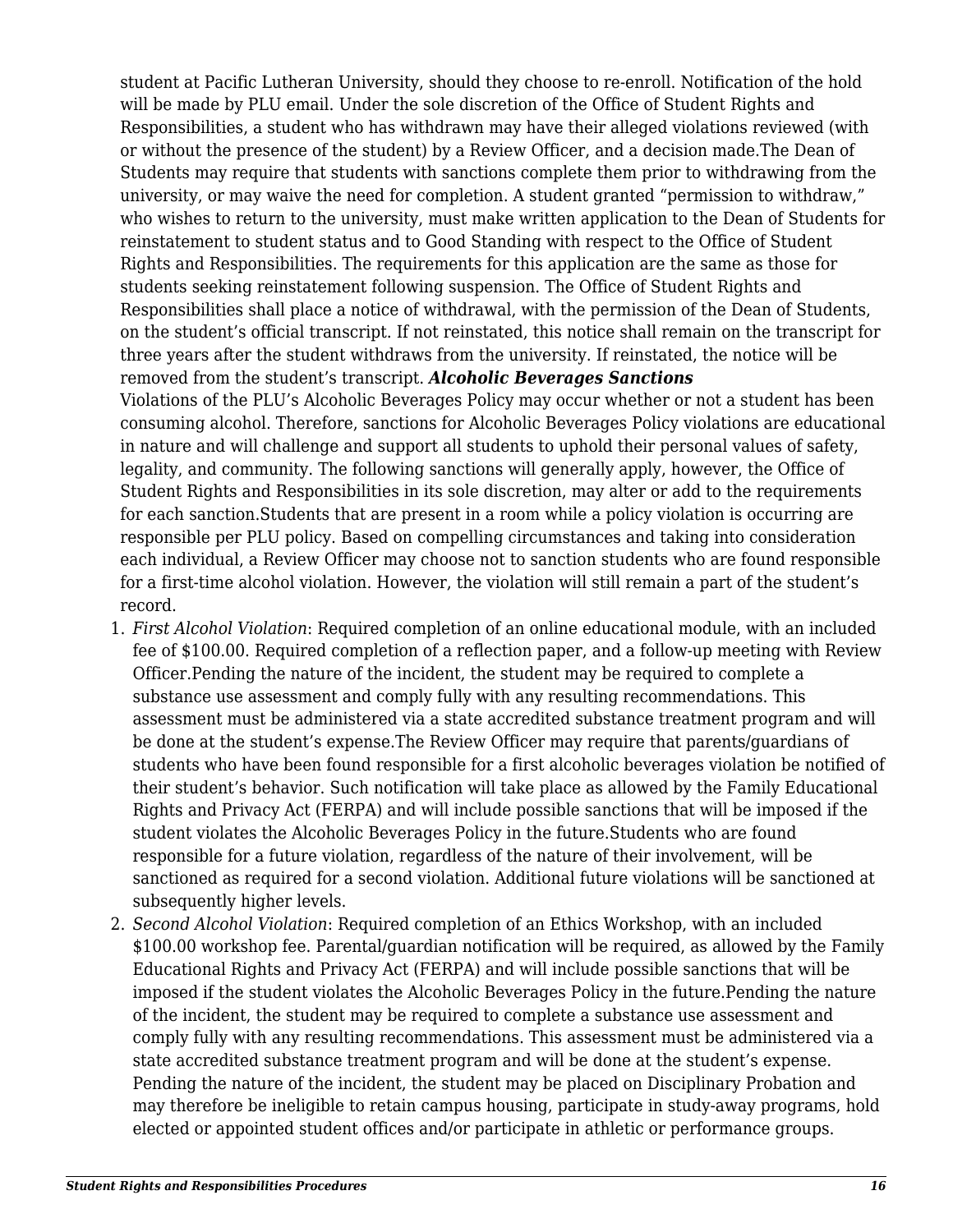Academic advisors of students who are on disciplinary probation may be notified.

- 3. *Third Alcohol Violation*: Students who are found responsible for violating PLU's Alcoholic Beverages Policy a third time will be placed in Disciplinary Probation, with all restrictions outlined above. Parental/guardian notification will be required, as allowed by the Family Educational Rights and Privacy Act (FERPA) and will include possible sanctions that will be imposed if the student violates the Alcoholic Beverages Policy in the future. Required Behavioral Agreement with the Review Officer/Office of Student Rights and Responsibilities, in addition to educational sanctions as deemed appropriate.Pending the student's prior sanction record, the student will be required to complete a substance use assessment and comply fully with any resulting recommendations. This assessment must be administered via a state accredited substance treatment program and will be done at the student's expense.
- 4. *Fourth Alcohol Violation*: A student who violates PLU's Alcoholic Beverages Policy a fourth time demonstrates either a blatant disregard for PLU's policies and/or behaviors that raise concern for their own personal well-being. Therefore, the Review Officer(s) will recommend suspension from the university for a minimum of one semester. The suspension may be deferred, and if deferred, the Review Officer(s) will recommend additional sanctions as appropriate. Parental/guardian notification will be required, as allowed by the Family Educational Rights and Privacy Act (FERPA).
- 5. *Alcohol Emergencies*: **PLU expects students to seek help for friends who need medical attention regardless of the circumstances.** The university is concerned about the safety and well-being of students who require emergency medical attention and/or are transported to the hospital due to alcohol misuse. Such students will meet with a member of the Office of Student Rights and Responsibilities and may be offered a written alternative course of action to the Student Conduct process (i.e., referral to the Counseling Center or Health Center). If the student fails to follow through with the recommendations made, or is involved in an additional incident, the matter will be formally referred to the Office of Student Rights and Responsibilities. All documentation related to emergency medical attention and/or hospital transportation will be included in the student's file.

#### 14. *Illegal Drugs Sanctions*

The following sanctions will generally apply, however, the university in its sole discretion, may alter or add to the requirements of each sanction.

1. *First Drug Violation*: Required completion of an online drug education module, including a \$100.00 module fee. Required completion of a reflection paper and follow-up meeting with the Review Officer.

Pending the nature of the incident, the student may be required to complete a substance use assessment and comply fully with any resulting recommendations. This assessment must be administered via a state accredited substance treatment program and be done at the student's expense.

Parents or guardians of students who have been found responsible for violating the illegal drugs policy will be notified of their student's behavior. Such notification will take place as allowed by the Family Education Rights and Privacy Act (FERPA) and will include possible sanctions that will be imposed if the student violates the illegal drugs policy in the future.

2. *Second Drug Violation*: Required completion of Ethics Workshop, and included \$100.00 fee. Parental/guardian notification, as allowed by the Family Education Rights and Privacy Act (FERPA). Students may also be required to complete a Behavioral Contract, or a substance use assessment by a state accredited substance treatment program and be done at the student's expense.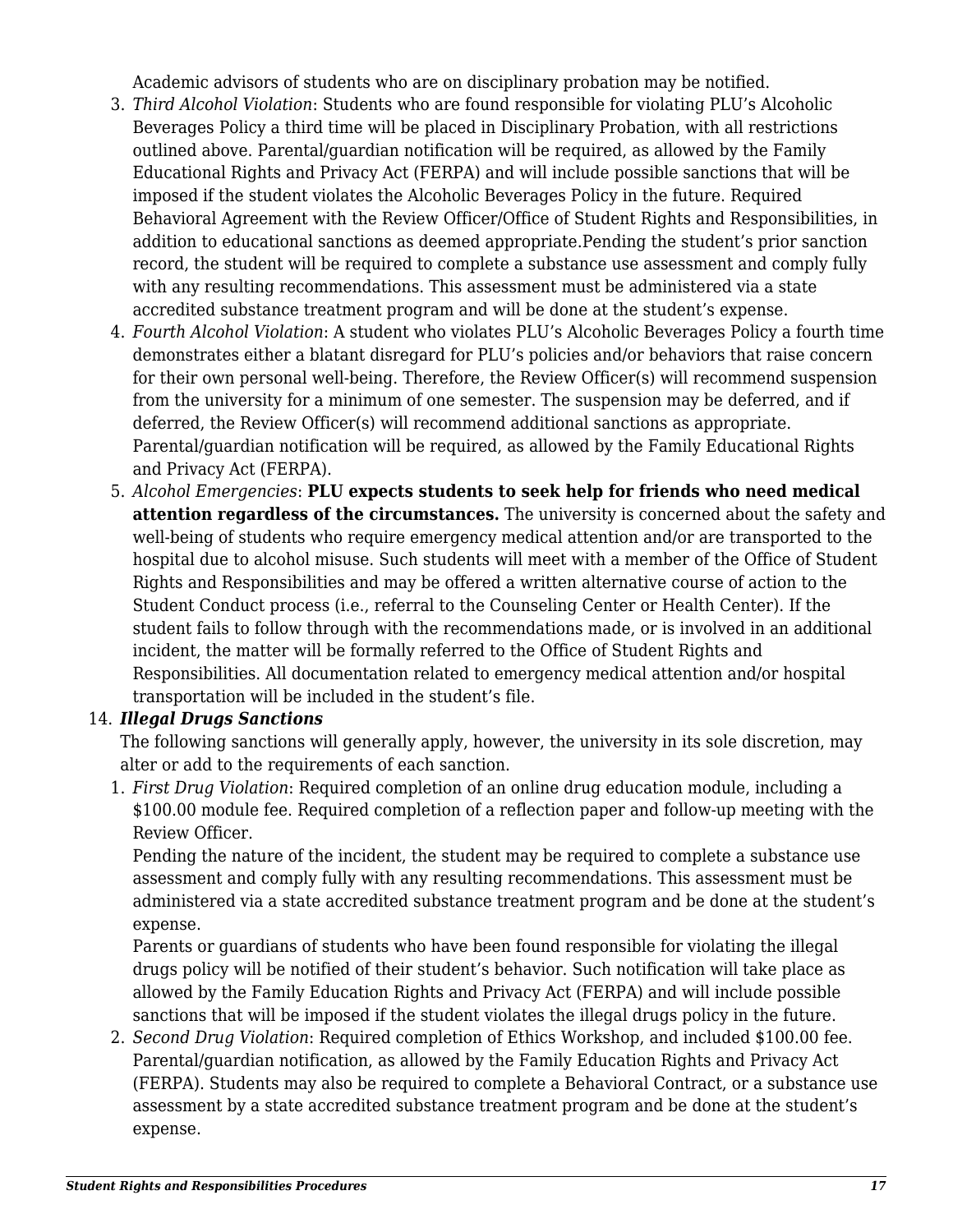Pending the nature of the incident, students found responsible for violating PLU's Illegal Drugs Policy a second time may be placed on Disciplinary Probation. Probationary status may make a student ineligible to retain their campus housing, participate in study-away programs, hold elected or appointed student offices and/or participate in athletic or performance groups. Academic advisors of students who are on disciplinary probation may be notified.

3. *Third Drug Violation*: A student who violates PLU's Illegal Drugs Policy a third time demonstrates either a blatant disregard for PLU's policies and /or behaviors that raise concern for their personal well-being and/or the university community. Therefore, Review Officers will recommend suspension from the university for a minimum of one semester for any student who violates PLU's Illegal Drugs Policy a third time. The suspension may be deferred. If deferral is recommended, the Review Officers may impose additional sanctions as appropriate.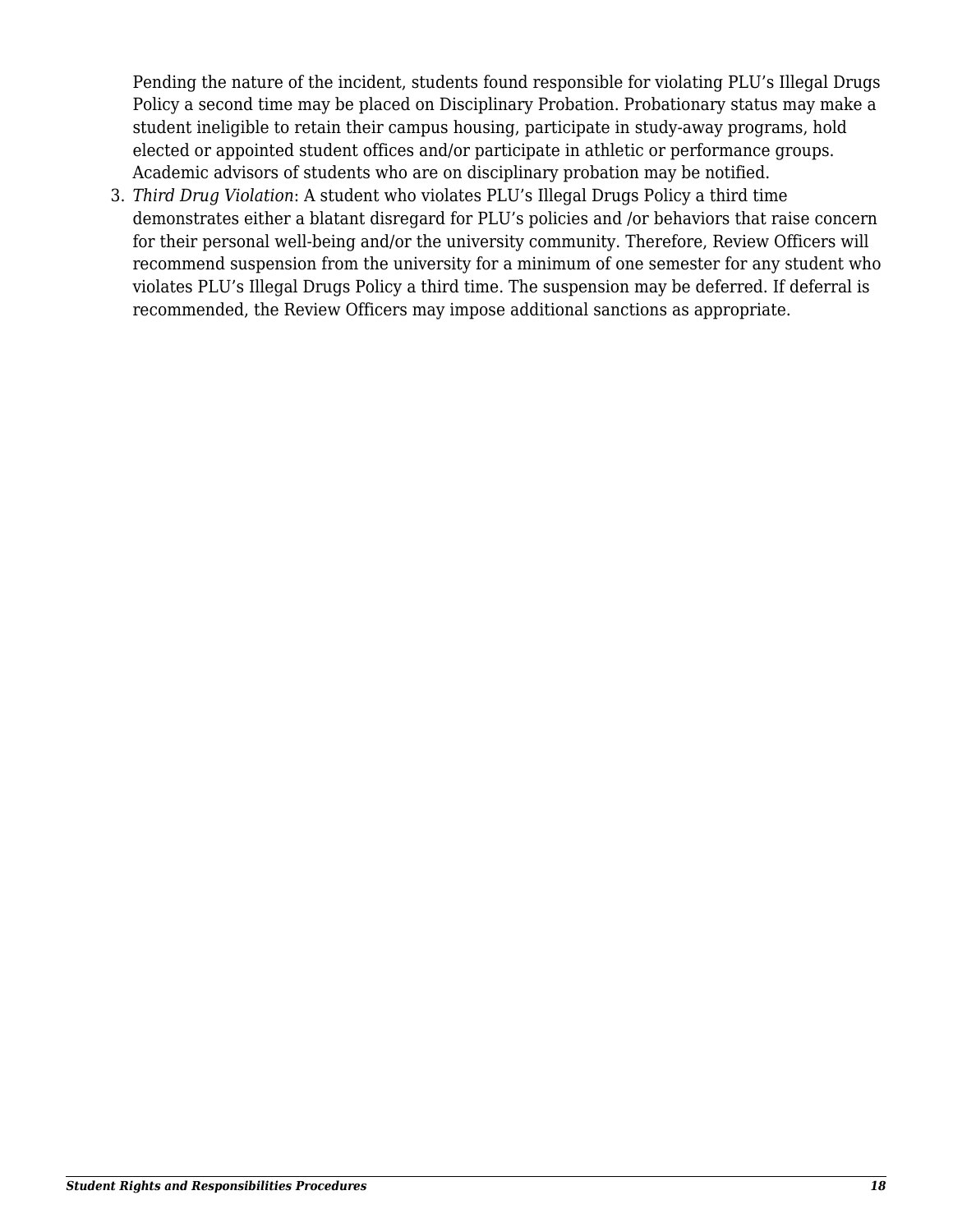### <span id="page-20-0"></span>**Conduct Records**

- A. *Creation and Maintenance of Conduct Records*: Review Meetings will be audio recorded by the Review Officers for the purpose of a potential appellate officer. Students are not permitted to make such recordings (audio or video) and are not permitted to bring personal cell phones or other devices that could be used for recordings of the Review Meetings. Review Meeting recordings may not be copied or released.The Office of Student Rights and Responsibilities maintains individual student conduct records for three years after the student graduates, or for seven years after the student has left Pacific Lutheran University. Records of students who have been suspended or expelled from the university may be kept for an indefinite period of time.
- B. *Expungement of Conduct Records*: During their senior year at PLU or after graduation, students who have completed all sanctions in a timely and satisfactory manner may request to have their nonacademic Student Conduct file expunged. To be considered for expungement, students must not have received suspension or expulsion as a sanction, and Academic Integrity violations are excluded from this process. The incident must have occurred at least 24 months prior to submitting the request for consideration. Requests are to be submitted through the Office of Student Rights and Responsibilities. Letters of requests for expungement should include:
	- The student's personal reflections and how they believe they have learned from the incident they were involved in
	- Detailed steps that have been taken to address the behavior
	- How the student believes they have contributed to the PLU and surrounding community
	- Any other information the student believes is relevant

In considering expungement, the Dean of Students may, in their sole discretion, confer with others in the University who may have relevant information about subsequent issues, as well as contributions to the community in order to make a determination on the request. The current demeanor of the student, the student's conduct subsequent to the violation, and the nature of the violation, including the severity of any other student's damage, injury, or harm will be considered. The Dean of Students will determine in their sole discretion whether the request is granted or denied. No appeal is permitted.

An expungement request is discretionary and is not automatically granted; a student submitting a request should provide a thorough explanation of the reasons they believe an expungement is warranted.

Students should not assume that expungement under this process will eliminate all university records referring to incidents that are expunged from Student Conduct records. The university complies with a variety of laws that require certain incidents to be reported to various offices on campus and records be maintained, so while the "student conduct" file may be expunged, other records may remain. Examples include, but are not limited to, Campus Safety reports and disciplinary records reported outside the Office of Student Rights and Responsibilities prior to expungement.

Further, if a student is granted an expungement, the student may still need to disclose information regarding their expunged Student Conduct record to a third party, including but not limited to, a potential employer, a professional governing body (ex. A state/jurisdictional Bar or Medical Board), or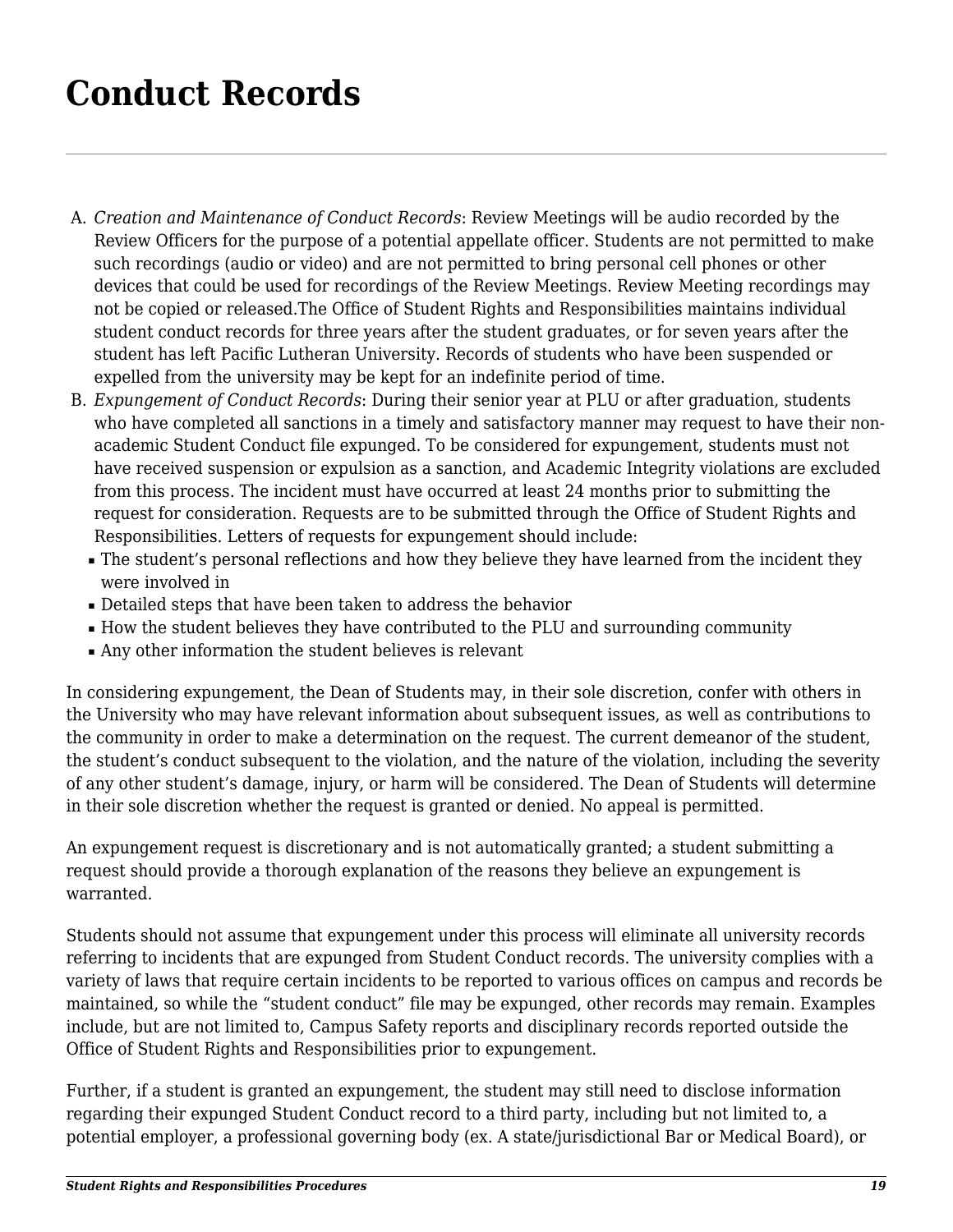another university through an admissions process. Such disclosure is the student's responsibility.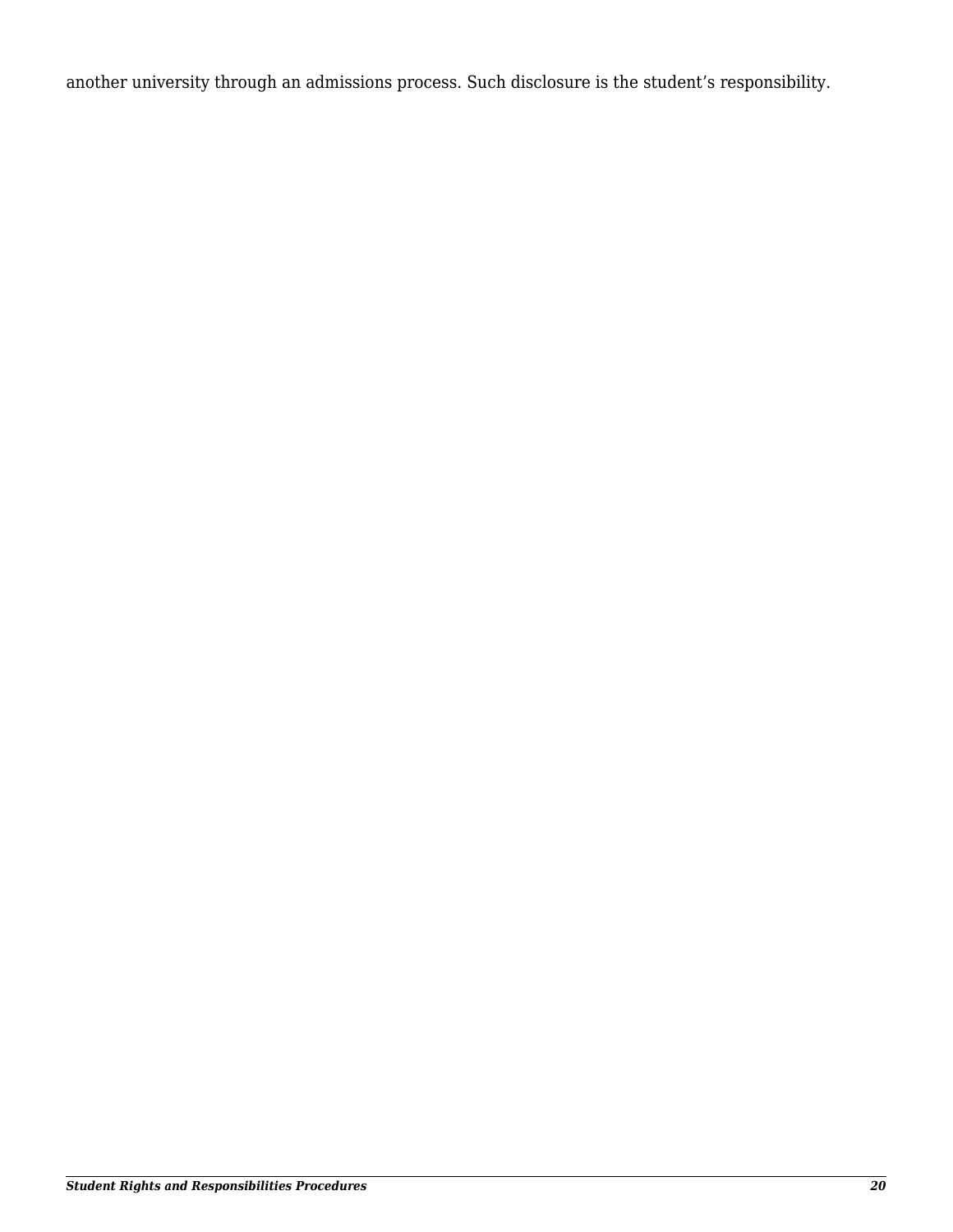## <span id="page-22-0"></span>**Appeals**

Students in the conduct process have the opportunity for self-initiated appeal. The appeal process may only be initiated by a student who has been found in violation of a policy, rule, regulation or standard, except that both Complainants and Respondents may appeal a determination involving the Sexual Misconduct Policy, as permitted by federal law. Students may appeal a decision once.

- A. An Appeal is Not a Re-Hearing: New information concerning the incident itself is not considered in an appeal. If the student presents new information that was unobtainable at the time of the original review, the Office of Student Rights and Responsibilities may have the Review Officer(s) reconsider the incident. Decisions regarding appeals are made based upon the record of the original case and the information contained in the written appeal.
- B. Grounds for Appeal: Grounds for appeal are limited to four categories:
	- 1. Procedural error that substantially impacted the outcome of the review process,
	- 2. Bias unknown at the beginning of the Review Meeting that substantially impacted the outcome of the review process,
	- 3. New information, previously unavailable, that would substantially impact the outcome of the review process, and/or
	- 4. Severity of sanction.

The appeal process may be initiated by any student who has been formally informed of the review process outcome.

- C. Appeals Process:
	- 1. The student completed an Appeal Form and submits it to the Office of Student Rights and Responsibilities by the deadline indicated on their written decision letter, typically within 72 hours.
	- 2. The Appeal Form shall include:
		- a. The appeal date,
		- b. The grounds for appeal,
		- c. A detailed rationale supporting the grounds for appeal, and
		- d. The signatures of the person filing the appeal.
	- 3. The Office of Student Rights and Responsibilities reviews the written Appeal Form to assure that it contains appropriate grounds and sufficient detail to allow the appellate body to make a decision. If the appeal is improperly drafted or is insufficiently detailed, the Office of Student Rights and Responsibilities informs the petitioner and they must submit an amended Appeal Form within 24-hours of the Office of Student Rights and Responsibilities' notice.
	- 4. In considering an appeal, the appellate body must make a decision solely upon review of the written material and the record of the case.
	- 5. The original sanction imposed by a Review Officer may be deferred while a student is involved in the appeal process.
- D. Possible Appeal Outcomes:
	- 1. The appellate body may refer an appealed case for reconsideration in light of certain factors to the Review Officers that rendered the decision being appeals.
	- 2. appellate body may alter the decision and/or the sanction(s).
	- 3. The appellate body may uphold the decision and/or the sanction. If the original sanction(s) was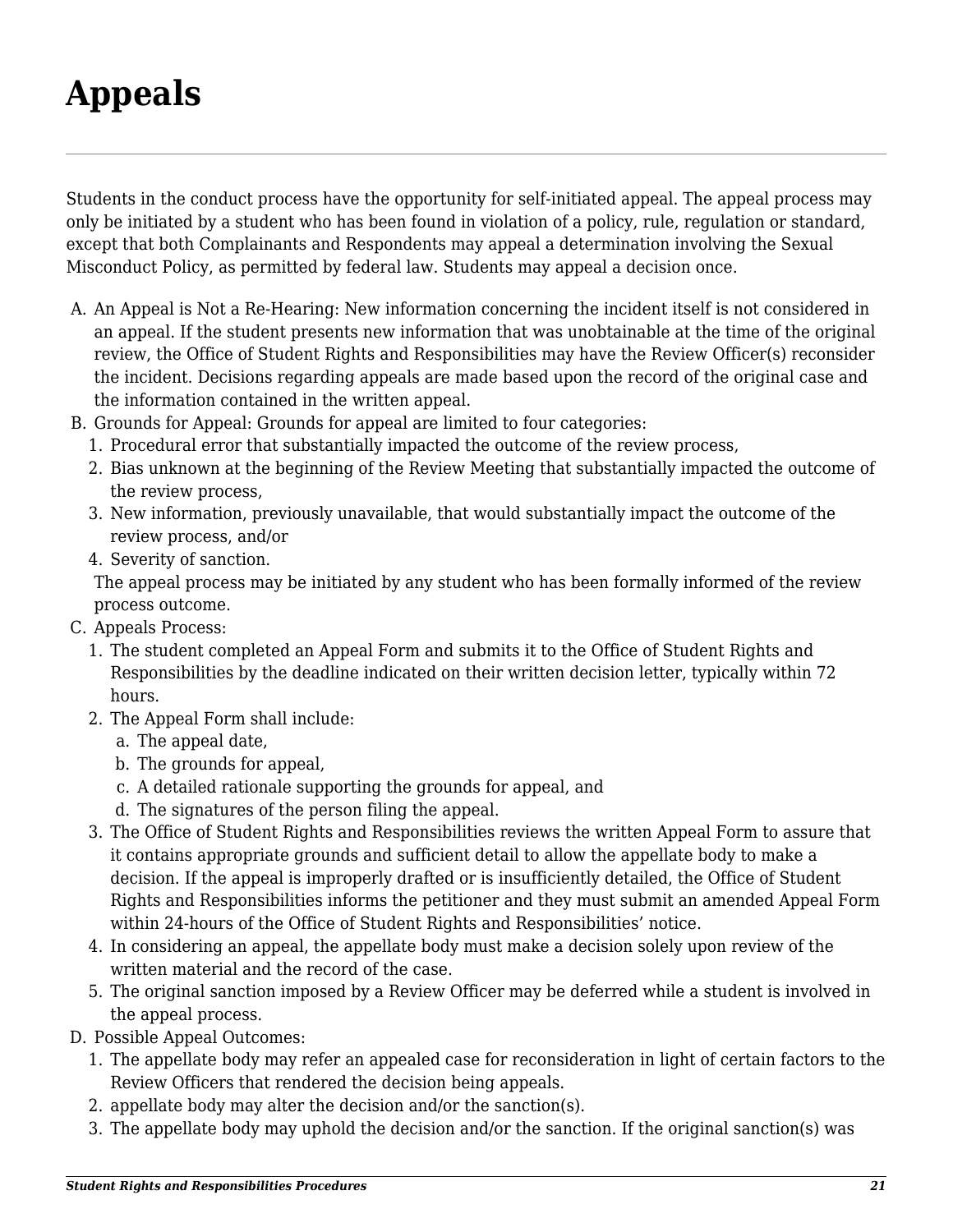deferred while the student was involved in the appeal process, a new deadline may be established for the original sanction(s) as deemed appropriate by the appellate body.

- E. Levels of Appeal: Generally, the Office of Student Rights and Responsibilities assigns an appeal based on which Review Officer conducted the original Review Meeting. While usual routes of appeal taken are outlined below, the Office of Student Rights and Responsibilities may assign appeals at their sole discretion.
	- 1. Review Officer decisions, in which the Review Officers are Community Directors, may be appealed to the Assistant Dean of Students.
	- 2. Review Officer decisions, in which the Review Officers are not Community Directors, may be appealed to the Dean of Students.
	- 3. Appeals involving sanctions of suspension or expulsion are directed to the Vice President for Student Life.
	- 4. Appeals for physical assault or sexual misconduct cases are directed to the Vice President for Student Life.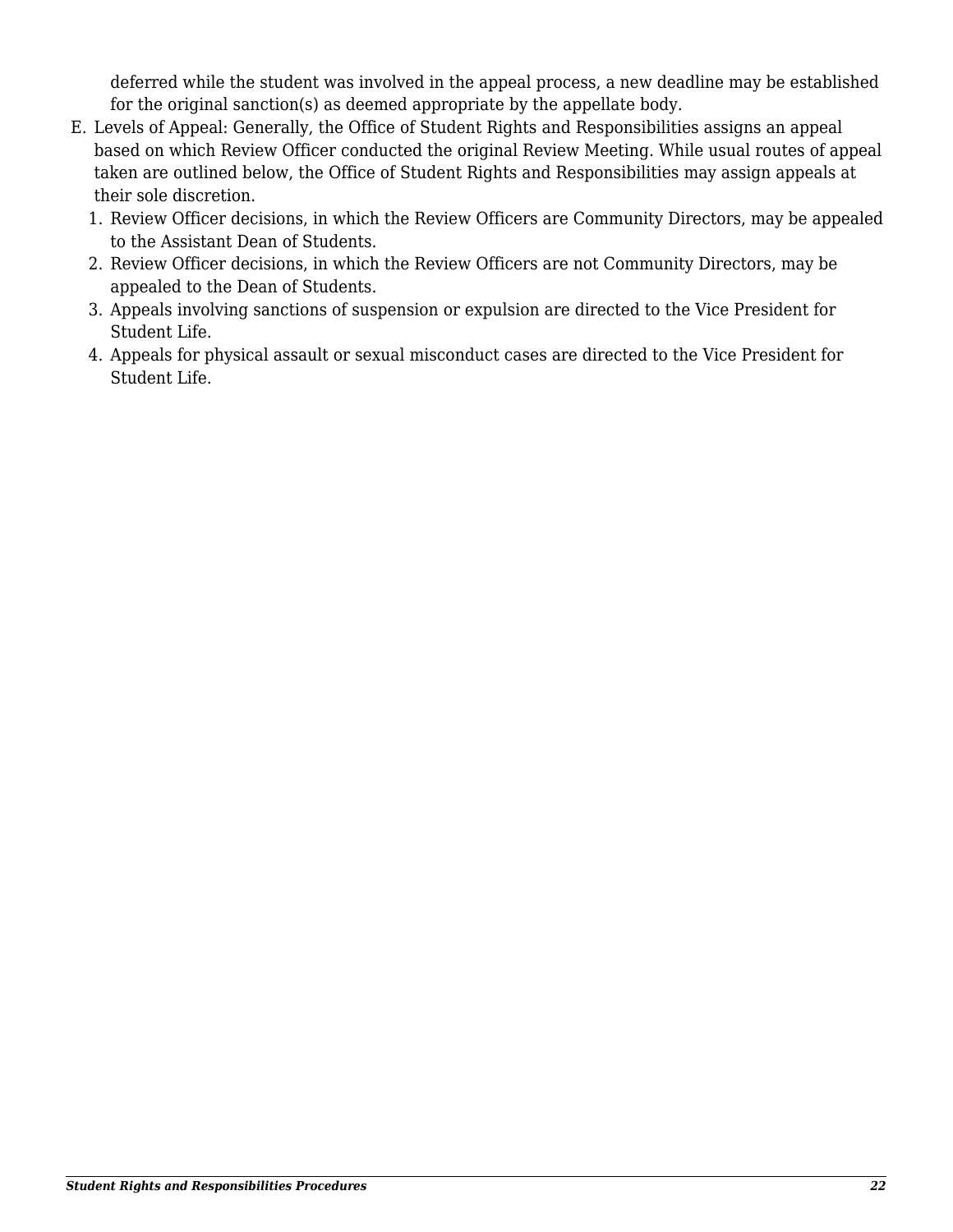### <span id="page-24-0"></span>**Special Provisions**

- A. *End of Term*: Incidents reported during the last 15 working days of each semester, as well as January and Summer terms, may be expedited and have a Review Meeting set within 24-hours of the incident. Incident Reports not reviewed in Review Meetings before the end of the term will be reviewed without the presence of the student(s) named in the report by a Review Officer as determined by the Office of Student Rights and Responsibilities. Notification of decisions and sanctions will be sent by email. How End of Term Incidents will be handled will be at the discretion of the Office of Student Rights and Responsibilities.
- B. *Summer/January Term*: The standard provision for Review Meetings are followed as much as reasonably possible with the available personnel. The Office of Student Rights and Responsibilities may ask Review Officers for the academic year to continue in the Summer and January terms as applicable. The Dean of Students will appoint any student members required, and the university Provost will appoint any faculty members required.
- C. *Emergencies or Unusual Circumstances*: At their discretion, the Dean of Students may immediately review emergencies or unusual circumstances in which student conduct interferes seriously with the rights of others, with the normal ongoing work and activities of the university, or poses possible danger to the health, safety, and welfare of that individual or other people or property. In such special situations, the Dean of Students may issue a temporary decision and temporary sanction to stabilize the situation, and prevent further disruption or harm. This may involve steps up to and including, the immediate removal of students from the campus and community, without limitation.As soon as practical thereafter, the allegations against the student will be heard by Review Officers at a special meeting called by the Dean of Students. At the Review Meeting, the student will be accorded the rights set out in these procedures, except that the timelines set out may vary.
- D. *Special Considerations in Sexual Misconduct Cases*: PLU takes allegations of sexual misconduct very seriously. Allegations that PLU's Sexual Misconduct Policy has been violated trigger some procedures in addition to those set out above, as required by federal law. PLU generally investigates allegations of Sexual Misconduct in one or more of the ways. All processes are designed to:
	- Provide notice to students and employees of sexual misconduct grievance procedures, including where complaints may be filed
	- Apply the procedures to complaints alleging harassment carried out by employees, other students, or third parties
	- Provide adequate, reliable, impartial, and efficient investigation of complaints, including the opportunity for both parties to present witnesses and other evidence
	- Set out designated and reasonably prompt time frames for the major stages of the complaint process
	- Provide notice to parties of the outcome of the complaint
	- Work with campus partners to take steps to prevent recurrence of this harassment and to correct its discriminatory effects on the complainant and others, if applicable

The processes used by PLU for Sexual Misconduct complaints include: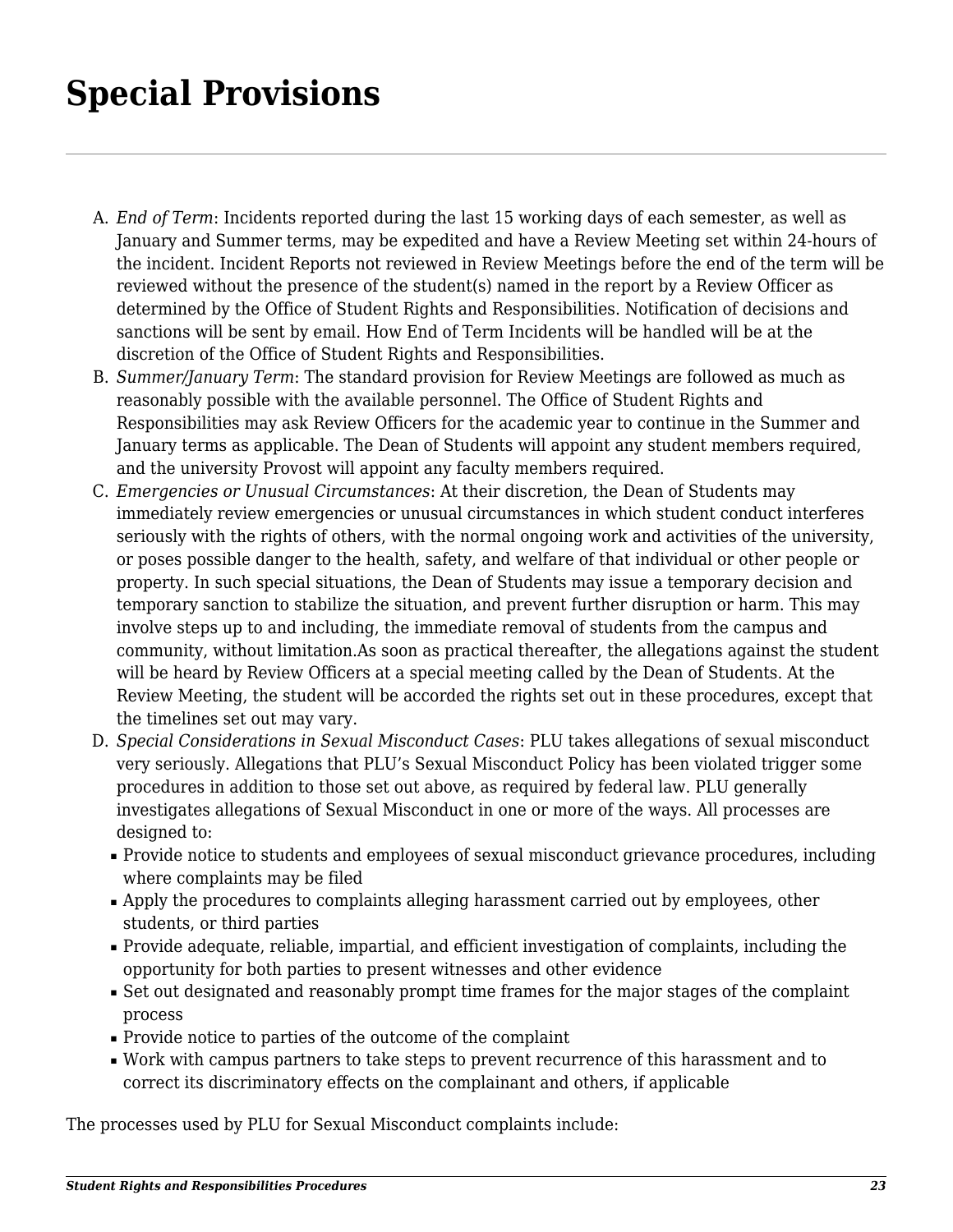**The Student Conduct Process:** This is utilized if allegations are made that a current student has violated PLU's Sexual Misconduct policy in its Student Code of Conduct. The process is governed by PLU's Student Conduct Procedures.

**The University Dispute Resolution Process:** This is utilized if allegations are made that PLU's Human Resources Policy has been violated by a faculty, staff, or third party. The process is governed by PLU's Grievance Procedures.

**Informal Process:** This is utilized if all parties agree to an informal process, which can include an educational conversation or a mediation. The process is meant to be educational in nature, and no determination of responsibility is made.

**Formal Process:** In any of the above complaints, the Title IX Coordinator may assign the Title IX Investigator to complete an investigation of the complaint. For complete information on the Investigative Procedure, please see the PLU Sexual Misconduct Policy. PLU's Sexual Misconduct Policy, which is designed to educate students about healthy sexual interactions, prohibits some sexual conduct that may not rise to the level of sexual harassment or violence as defined by Title IX. As a result, it is possible for a student to be found "responsible" and sanctioned for a violation of the Sexual Misconduct policy in the Student Code of Conduct, but for a determination to be made that the conduct has not violated Title IX.

All questions about PLU's efforts to stop sexual harassment and sexual violence, in addition to any questions about the PLU sexual misconduct policy and procedures, should be directed to the Title IX Coordinator and/or the Office of Student Rights and Responsibilities.